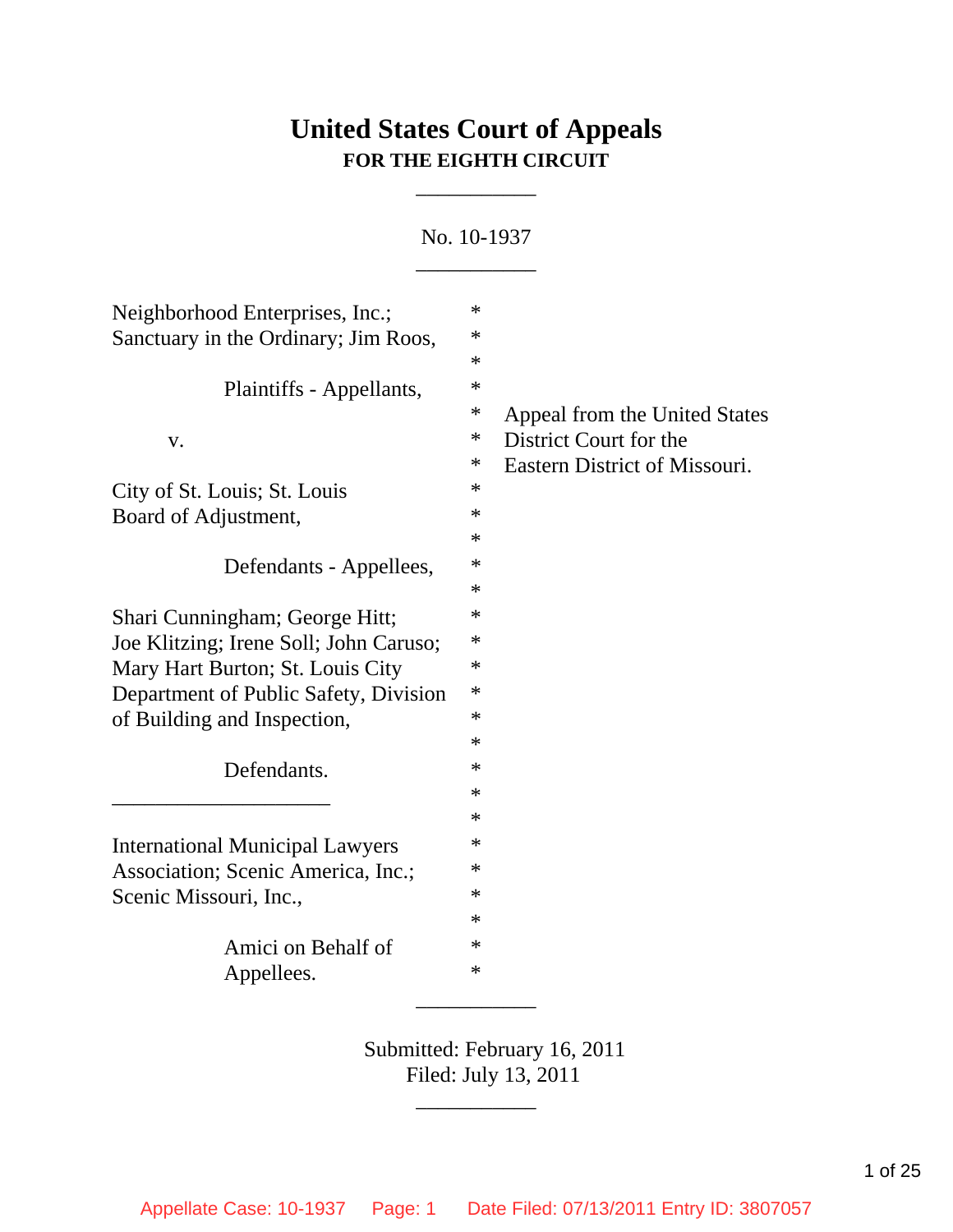Before SMITH, GRUENDER, and BENTON, Circuit Judges.

# SMITH, Circuit Judge.

Neighborhood Enterprises, Inc. ("Neighborhood"), Sanctuary In The Ordinary (SITO), and Jim Roos (collectively, "Sanctuary") filed suit against, *inter alia*, the City of St. Louis ("City") and St. Louis Board of Adjustment ("Board") challenging the Board's denial of a sign permit. Sanctuary further challenged the constitutionality of provisions of Chapter 26.68 of the Revised Code of the City of St. Louis ("zoning code") upon which the permit denial was based. Sanctuary asserted federal and state constitutional claims pursuant to 42 U.S.C. § 1983 and the Missouri Declaratory Judgments Act, Missouri Revised Statute § 527.010. It also sought a writ of certiorari pursuant to Missouri Revised Statute § 89.110, which provides for judicial review of "illegal" Board decisions. The district court granted summary judgment to the City and the Board, finding, *inter alia*, that the zoning code's restrictions on signs withstood constitutional scrutiny with respect to the Board's denial of Sanctuary's sign permit. Because we conclude that the challenged provisions of Chapter 26.68 of the zoning code are impermissibly content based and fail strict scrutiny, we now reverse and remand for further proceedings consistent with this opinion.

\_\_\_\_\_\_\_\_\_\_\_

# I. *Background*

# A. *Factual Background1*

Neighborhood, a property-management company, manages the properties of SITO, a non-profit organization. Neighborhood describes itself as a "self-supporting housing ministry that manages rental housing mostly on the near south side of St. Louis." Roos is the founder of SITO and Neighborhood, and he is also the coordinator

<sup>&</sup>lt;sup>1</sup>Before the district court, the parties stipulated to the following facts in their "Joint Statement of Uncontroverted Material Facts."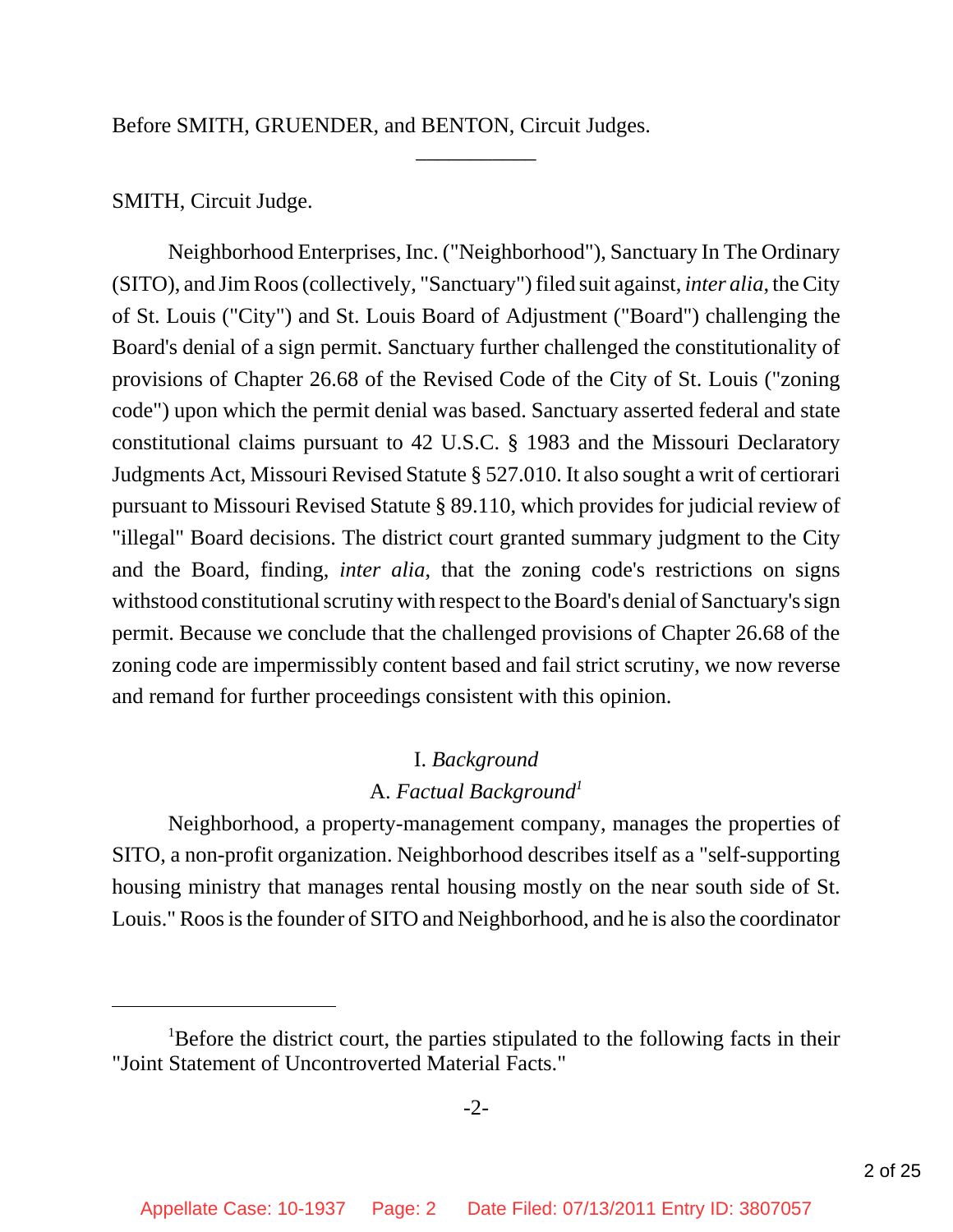and spokesperson for the Missouri Eminent Domain Abuse Coalition (MEDAC), a civic organization concerned about eminent-domain practices.

Roos describes himself as a critic of the City's use of eminent domain for private development. Roos and MEDAC, with tenant approval, commissioned a sign/mural<sup>2</sup> for the south side of 1806-08 South 13th Street, a SITO-owned building in the Near Southside Redevelopment Area. Roos described the sign/mural as a "poignant way . . . to make a statement." The sign/mural consists of the words "End Eminent Domain Abuse" inside a red circle and slash. The design of the sign/mural is similar to the design that MEDAC uses in its literature, buttons, and other materials. The sign/mural is approximately 363 or 369 square feet in area. It is visible from, among other areas, Interstates 44 and 55 and the Soulard neighborhood.

On April 10, 2007, the City's Division of Building and Inspection ("B&I") issued a citation to SITO, care of Neighborhood, declaring the sign/mural an "illegal sign." The citation explained that "[p]ermits must be acquired for signs of this type" and instructed SITO how it could obtain a permit. Consistent with the instructions in B&I's April 10, 2007 citation, SITO and Neighborhood filed a sign-permit application with B&I on May 14, 2007.

On May 30, 2007, the City's zoning administrator sent SITO a letter denying its sign permit application because it did not meet certain requirements of the zoning code. The "Basis for Denial" accompanying the letter stated that the building on which the sign/mural was painted was zoned "D," or "Multiple Family Dwelling District," and identified as the "applicable Zoning Code provisions" §§ 26.68.010; 26.68.020(17), (20), (21), (22) and (24); and 26.68.080(A), (B), (D) and (E)(2). A

<sup>&</sup>lt;sup>2</sup>The City's position is that the object at issue is a "sign," while Sanctuary refers to the object as a "mural."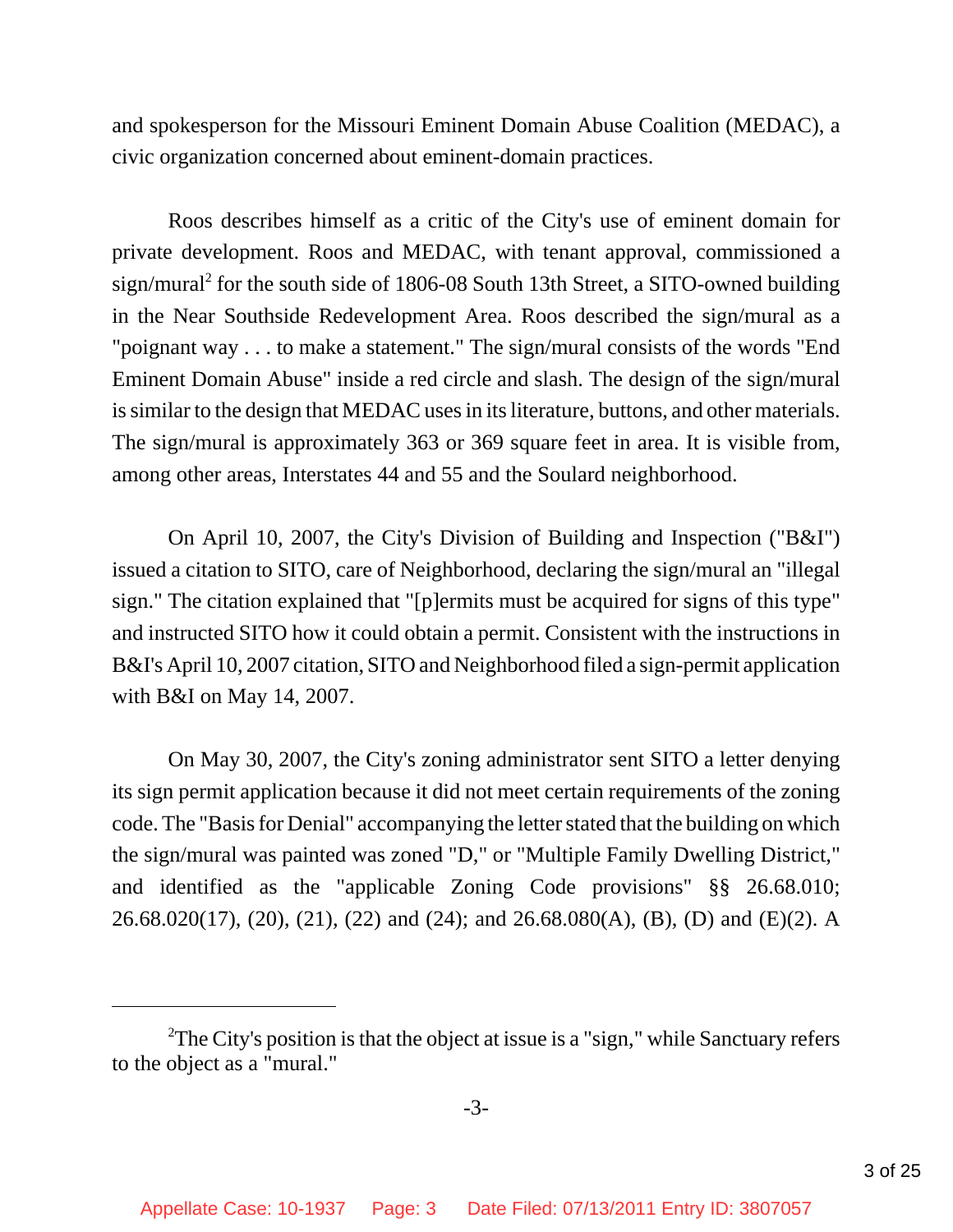subsequent explanation of the zoning administrator's basis for denial, admitted as evidence at the Board hearing, stated:

Appellant has painted a wall sign on the building at this address. The wall face of the building on which the sign has been painted does not have street frontage as defined in the Zoning Code, and is therefore not entitled to signage. In the 'D' zoning district any signage can only be erected, altered and maintained for and by a conforming use and must be clearly incidental to the operation of the conforming use; this property is assessed as a two-family dwelling. The maximum allowable square footage for any sign within this district is 30 sq. ft.; based on the diameter of the circular sign it is approximately 363 sq. ft. in area. Variances will be required in order to permit this sign.

The May 30, 2007 letter denying SITO's sign-permit application stated that SITO could appeal the denial to the Board, which SITO did on June 5, 2007.

On July 11, 2007, the Board heard SITO's appeal of the permit denial. At the hearing, SITO's attorney argued, *inter alia*, that SITO's sign/mural does not require a permit because, as a "work of art" or a "civic symbol[ ] or crest[ ]," it is exempted from the zoning code's definition of "sign." In the alternative, counsel argued that the zoning code's sign regulations violate the free-speech protections of the United States and Missouri Constitutions.

The Board upheld the denial of the sign permit on July 25, 2007. The Board's "Findings of Fact" stated that the "[p]roposed sign is in conflict with Sections 26.68.010, 26.68.020 and 26.68.080 of the Zoning Code of the City of St. Louis." The Board's "Conclusion of Law and Order" stated:

The sign is located in Zone D, the multiple family dwelling district, and the sign is located on a residential building. The sign is substantially larger than the footage allowed by the Zoning Code and it is located on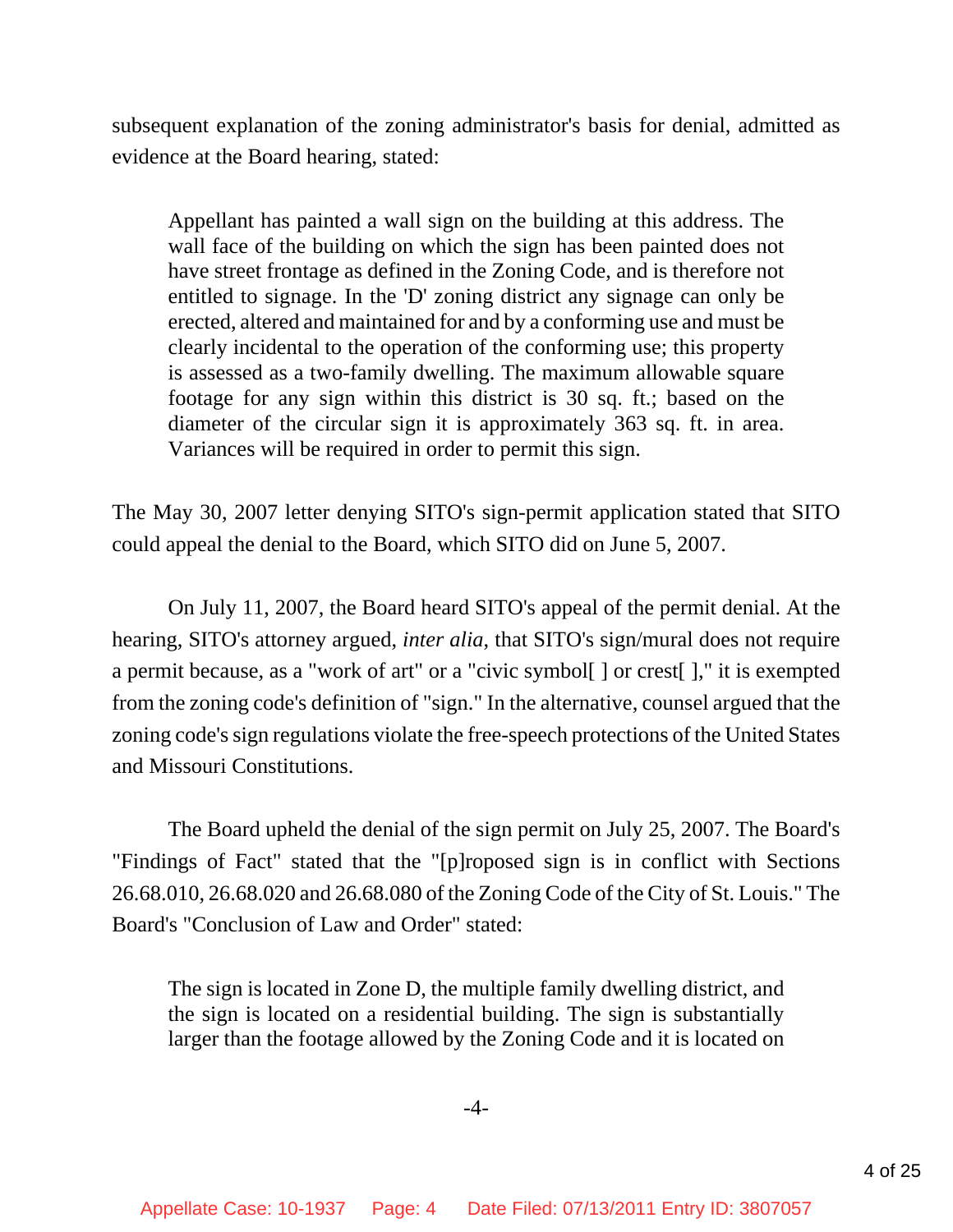the side of the building in contravention to the requirements of the Zoning Code. Board Member Hitt made a motion to uphold the decision to deny the sign permit as the size and location of the sign were in violation of the Zoning Code.

The above motion, made by George Hitt and seconded by Joe Klitzing was passed by a 4-0 vote of the Board, with Board member Caruso voting against.

The City justified its outdoor sign restrictions principally on concerns for traffic safety and aesthetics. Neither the City nor the Board is aware of any reports, studies, or memoranda (1) concerning or supporting the regulation of outdoor signs in Chapter 26.68 of the zoning code, (2) regarding whether the City's restrictions on outdoor signs affect traffic safety, (3) regarding whether the City's restrictions on outdoor signs affect the aesthetics of the City or surrounding neighborhood, (4) regarding whether the City's restrictions on outdoor signs affect property values in the City, or (5) discussing the impact of SITO's sign/mural on the flow of traffic on any street or highway. The City and the Board are unaware of any traffic incidents in which any driver involved mentioned SITO's sign/mural, or any "painted wall sign," as contributing to such incident. Further, the City and the Board have no (1) internal memoranda or communications, and no communications to or from them, discussing the adoption or enforcement of the regulations of outdoor signs in Chapter 26.68 of the zoning code or (2) minutes or transcripts of any City Board of Aldermen meeting, including any committee or subcommittee of such Board, concerning or relating to the regulation of outdoor signs in Chapter 26.68 of the zoning code.

Section 26.68.020(17) of the zoning code provides that "[i]f for any reason it cannot be readily determined whether or not an object is a sign, the Community Development Commission shall make such determination." St. Louis City Ordinance 64687 provides that "all functions and duties performed, or powers exercised prior to the effective date of this ordinance by personnel of the Community Development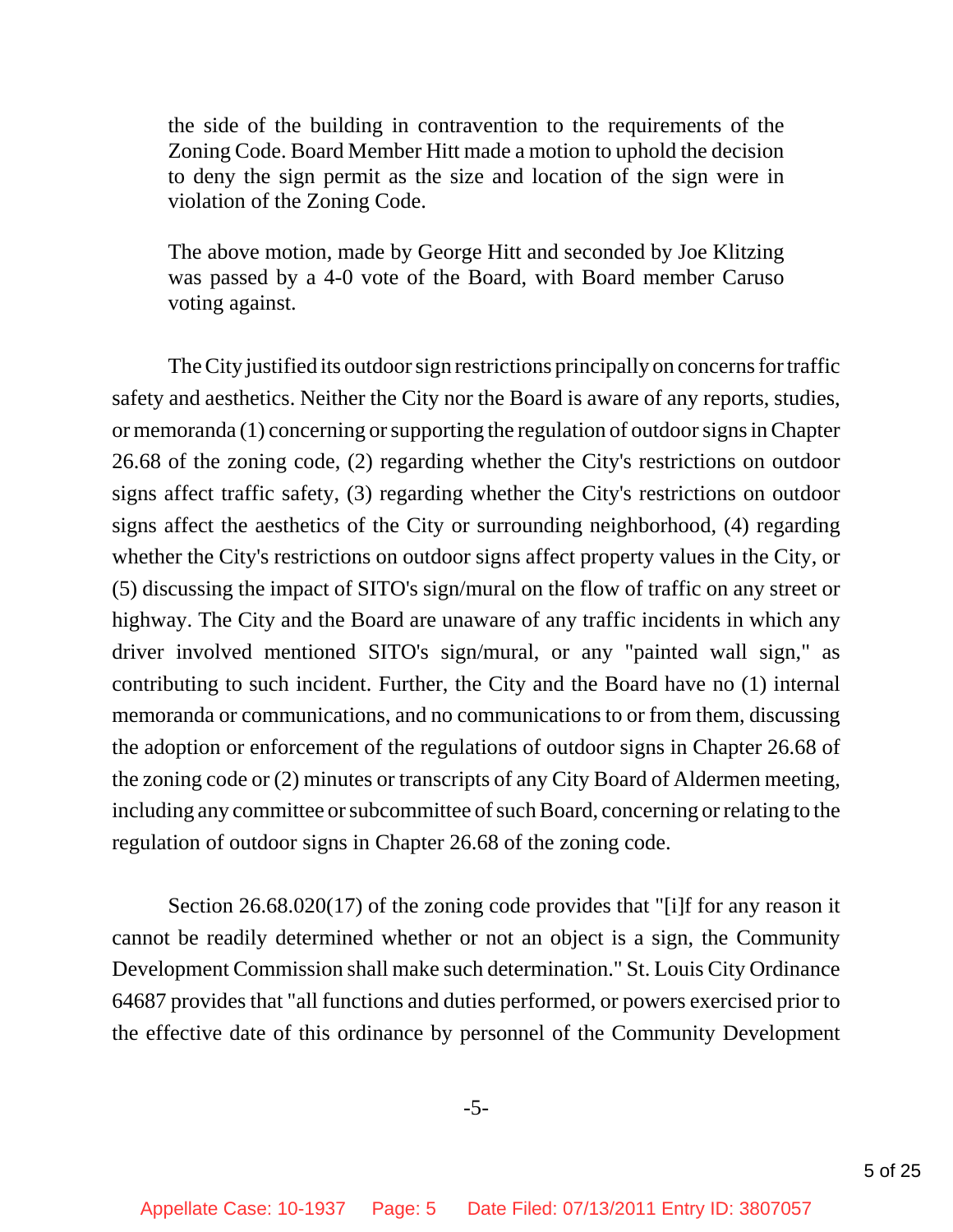Commission pursuant to any City ordinance shall be performed by personnel of the Planning Commission as assigned by the Planning Commission." The City has no written policy, other than Chapter 26.68 of the zoning code, for use in determining if (1) a sign contains the "symbol[ ] or crest [ ]" of a civic organization, as those terms are used in  $\S 26.68.020(17)(d)$ , or (2) if something is "art," as that term is used in  $§$  26.68.020(17)(e).

The City's policies for implementing the sign regulations are contained in Chapter 26.68 of the zoning code.

## B. *Procedural Background*

Following the Board's decision, Sanctuary filed suit in state court, challenging the Board's denial of the sign permit and the zoning code provisions upon which the denial was based. Sanctuary asserted federal and state constitutional claims pursuant to 42 U.S.C. § 1983 and the Missouri Declaratory Judgments Act, Missouri Revised Statute § 527.010. Specifically, Sanctuary's complaint stated that it is brought pursuant to the First and Fourteenth Amendments of the United States Constitution; Article I, § 8 of the Missouri Constitution; The Civil Rights Act of 1871, 42 U.S.C. § 1983; and Missouri Revised Statute § 527.010. Sanctuary further stated that it seeks relief against the enforcement of the zoning code's sign regulations and the practices and policies of the City that allegedly—facially and as applied—deny Sanctuary the opportunity to engage in constitutionally protected communications.

Sanctuary's complaint alleged that (1) the zoning code's sign regulations are facially invalid under the United States Constitution and the Missouri Constitution, respectively; (2) the zoning code's sign regulations are unconstitutional as applied under the United States Constitution and the Missouri Constitution; (3) the City and Board exercised prior restraints in violation of Sanctuary's free speech rights under the United States Constitution and the Missouri Constitution, respectively; and (4) the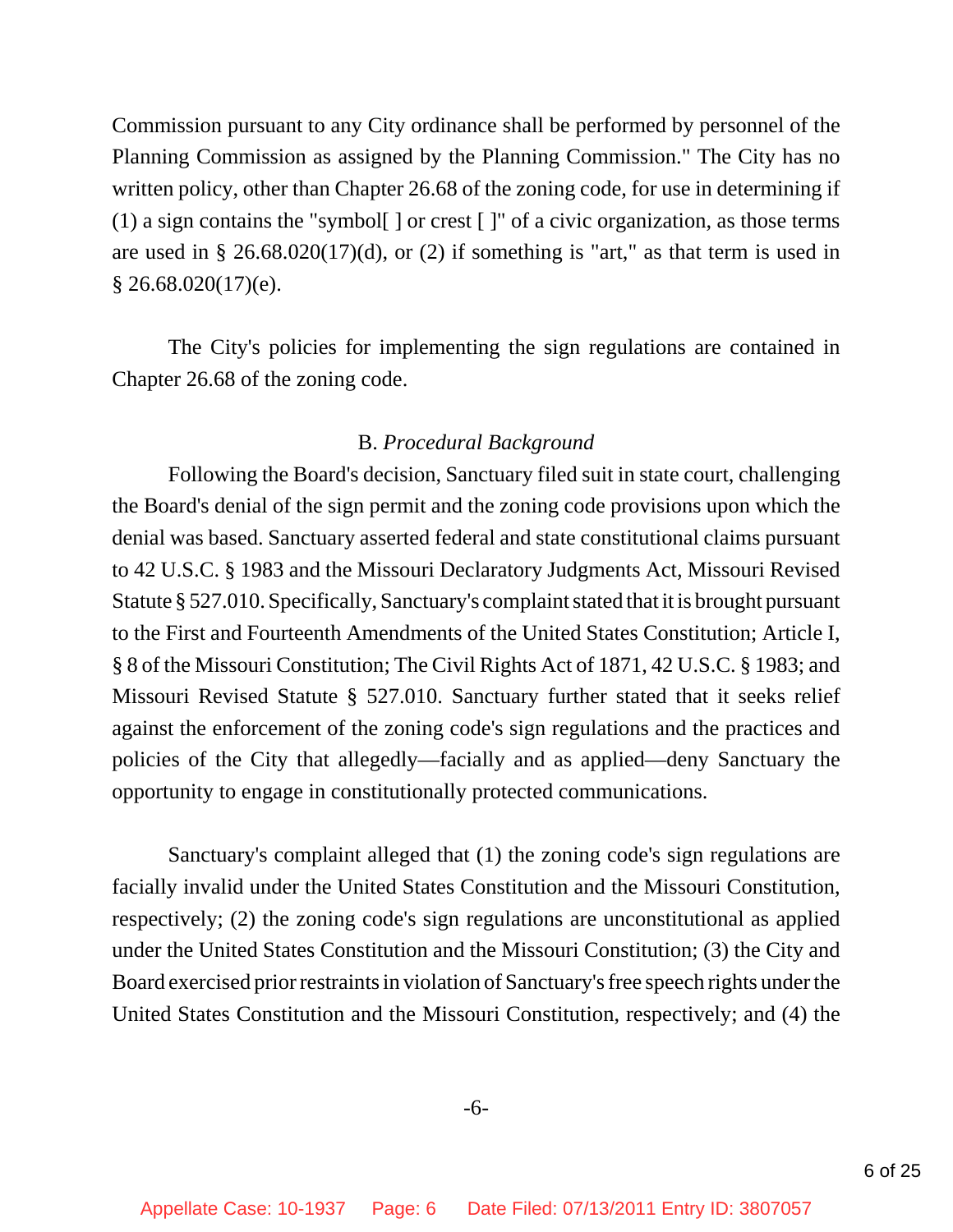City and the Board deprived Sanctuary of equal protection pursuant to the Fourteenth Amendment of the United States Constitution.

In its complaint, Sanctuary sought (1) reversal of the Board's denial of the permit; (2) a declaration that the zoning code's sign regulations violate the First and Fourteenth Amendments of the United States Constitution and Article I, § 8, of the Missouri Constitution on their face and as applied to Sanctuary; (3) a judgment declaring that the Board's act denying the sign permit application illegally violated the First and Fourteenth Amendments and Article I, § 8, of the Missouri Constitution; (4) a judgment declaring that the zoning code's sign regulations violate the Equal Protection Clause of the Fourteenth Amendment of the United States Constitution; (5) a judgment permanently enjoining the City and the Board from enforcing the zoning code's sign regulations generally and as against Sanctuary in association with the mural at 1806-08 South 13th Street, St. Louis, Missouri; (6) nominal damages in the amount of \$1.00; and (7) attorneys' fees and costs pursuant to 42 U.S.C. § 1988.

Sanctuary also sought a writ of certiorari pursuant to Missouri Revised Statute § 89.110, which provides for judicial review of "illegal" Board decisions. Sanctuary's petition for writ of certiorari requested that the district court conduct a de novo administrative review of the Board's decision. The petition alleged that the Board's decision was illegal because (1) it utilized a facially unconstitutional zoning code to limit Sanctuary's freedom of speech, (2) the zoning code is unconstitutional as applied, (3) it was an illegal exercise of prior restraints, and (4) it deprived Sanctuary of equal protection under the law.

The district court granted summary judgment in favor of the City and the Board, concluding that (1) the Board's decision denying Sanctuary's sign permit "was not arbitrary, capricious, unreasonable, unlawful, or in excess of the Board['s] . . . jurisdiction," and (2) "[t]he restrictions placed on signs in the Sign Code withstand scrutiny under [Sanctuary's] constitutional challenges with respect to the denial of [its]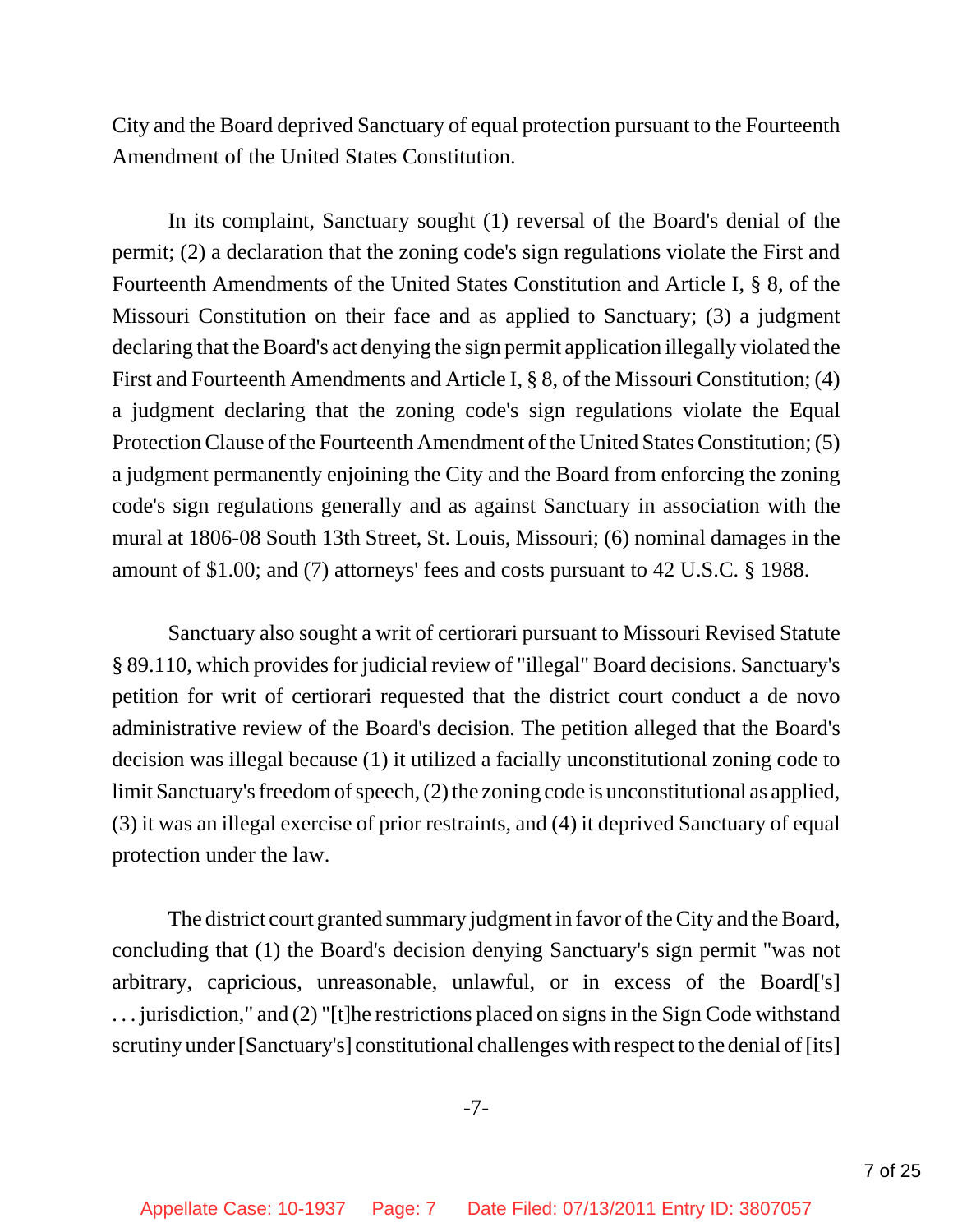sign permit." *Neighborhood Enters., Inc. v. City of St. Louis, Mo.*, 718 F. Supp. 2d 1025, 1040 (E.D. Mo. 2010).

#### II. *Discussion*

On appeal, Sanctuary argues that the zoning code's sign regulations (1) impermissibly burden free speech, in violation of the First Amendment of the United States Constitution and Article I, § 8, of the Missouri Constitution<sup>3</sup>; (2) effect a prior restraint on its speech; and (3) violate the Equal Protection Clause of the Fourteenth Amendment to the United States Constitution. Sanctuary also contends that the district court erroneously declined to issue a writ of certiorari and enter judgment for Sanctuary on its claims under Missouri Revised Statute § 89.110.

We review de novo a district court's grant of summary judgment. *Advantage Media, L.L.C. v. City of Eden Prairie*, 456 F.3d 793, 798 (8th Cir. 2006). A district court should not grant summary judgment "unless there is no issue of material fact and the moving party is entitled to judgment as a matter of law." *Id*. "An issue of fact cannot result from mere denials or conclusory allegations in the pleadings but must be based on specific factual allegations." *Id*.

#### A. *Standing*

As a threshold matter, the City and Board argue that the district court correctly determined that Sanctuary may only challenge those provisions of the zoning code that the Board actually applied to Sanctuary in denying the sign permit. *See Neighborhood Enters., Inc.*, 718 F. Supp. 2d at 1036 n.7 ("Petitioners may only

<sup>&</sup>lt;sup>3</sup>Missouri courts have not decided "'whether the circumference of Mo. Const. art. I, § 8 is identical to that of the First Amendment in all instances.'" *BBC Fireworks, Inc. v. State Highway & Transp. Comm'n*, 828 S.W.2d 879, 881 (Mo. 1992) (en banc) (quoting *State v. Roberts*, 779 S.W.2d 576, 579 (Mo. 1989) (en banc)). For purposes of this appeal, we will treat the federal and state claims in the present case as coextensive.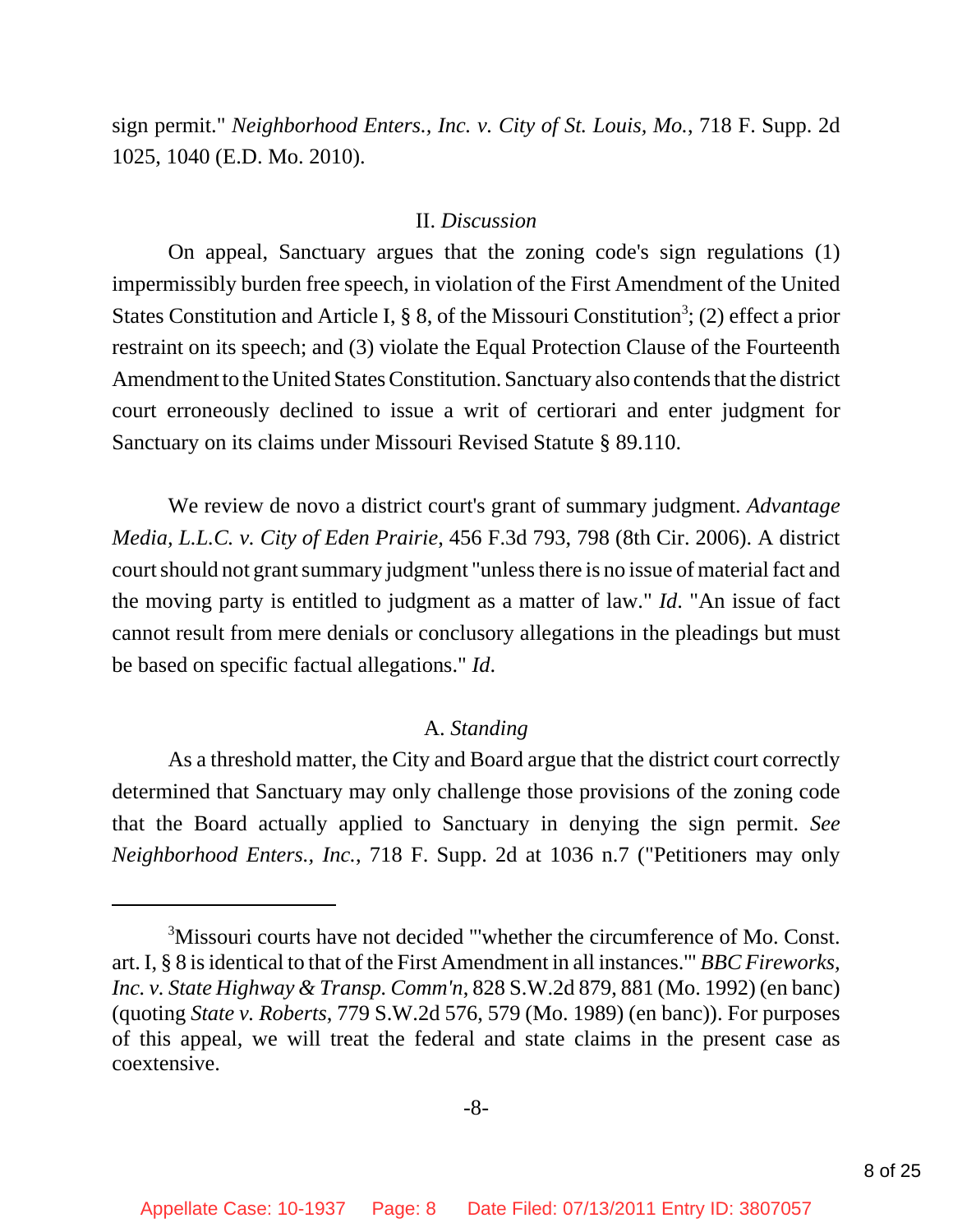challenge those provisions of the Code which were actually applied to them.").<sup>4</sup> According to the City and the Board, Sanctuary cannot show a causal connection between its purported injury and the provisions of the zoning code not applied to it. *See Advantage*, 456 F.3d at 801 ("Since most of the content based restrictions and procedural mechanisms which Advantages claims violate the First Amendment rights of other parties were not factors in the denial of its own permit applications, it cannot show causation with respect to them.").

An "inescapable threshold question" is whether Sanctuary "has established the traditional elements of Article III standing." *Id*. at 799. Federal jurisdiction is limited "to cases and controversies, and the 'core component of standing is an essential and unchanging part of the case-or-controversy requirement.'" *Id*. (quoting *Lujan v. Defenders of Wildlife*, 504 U.S. 555, 560 (1992)).

"[C]onstitutional standing consists of three elements: 1) an injury in fact which is 'actual, concrete, and particularized'; 2) a causal connection between that injury and defendant's conduct; and 3) a likelihood that the injury can be redressed by a favorable decision." *Id*. at 798–99 (quoting *Lujan*, 504 U.S. at 560–61). "To establish causation a plaintiff must show that its injury is 'fairly traceable' to a challenged statutory provision." *Id*. at 801 (quoting *Republican Party of Minn. v. Klobuchar*, 381 F.3d 785, 792 (8th Cir. 2004)).

Here, Sanctuary requested a sign permit because the City instructed it to do so. Thereafter, the City's zoning administrator denied Sanctuary's application based upon

<sup>&</sup>lt;sup>4</sup>As a result, the district court concluded that "[n]either the definition of 'sign' in the Code, (on *26.68.020(17)*), nor the restrictions placed on signs, (Section *26.68.010*) infringe or impinge, facially or as applied to Petitioners, their Constitutionally protected political speech." *Id*. at 1036 (emphasis added) (footnote omitted).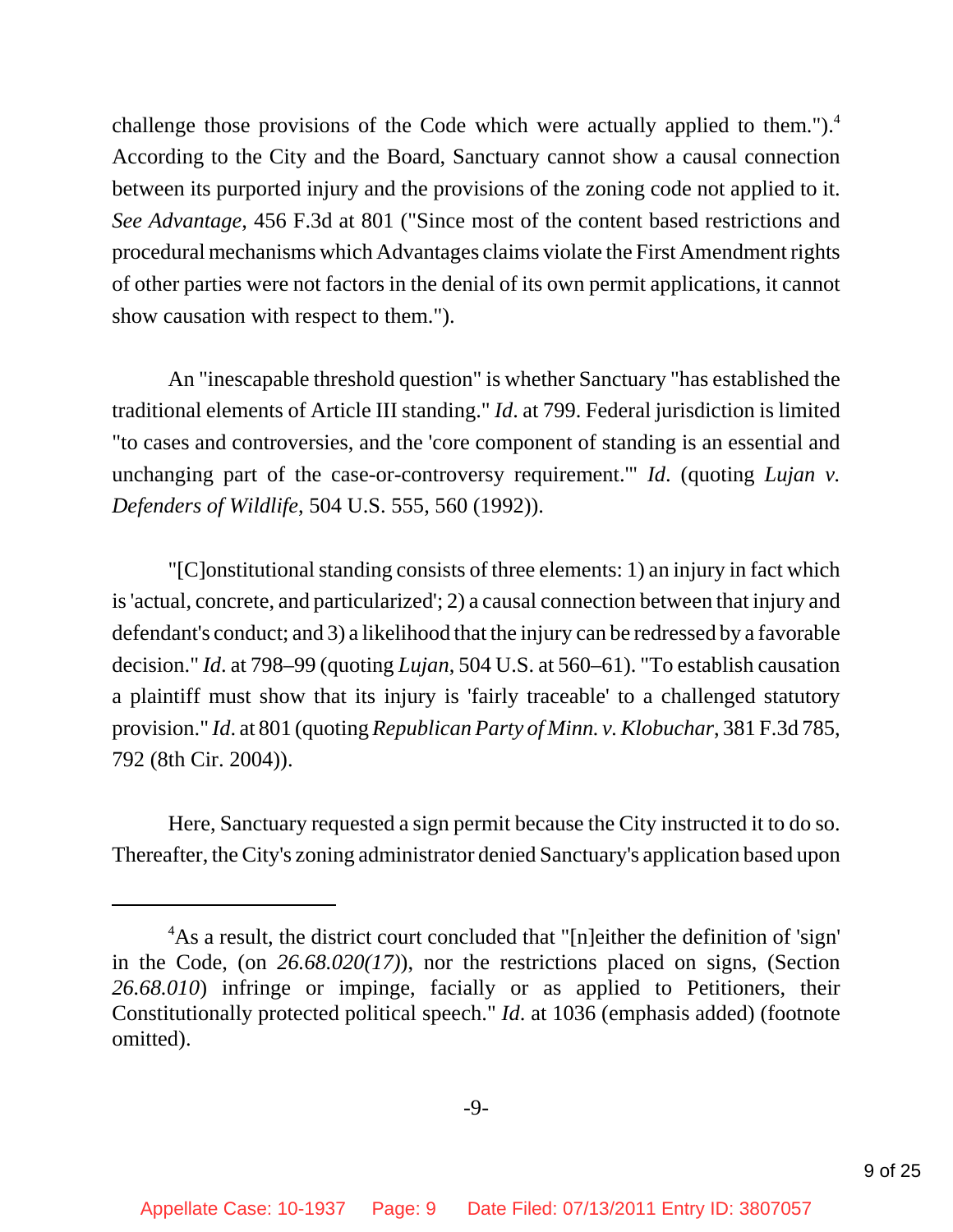§§ 26.68.010; 26.68.020 (17), (20), (21), (22), and (24); and 26.68.080(A), (B), (D), and  $(E)(2)$  of the zoning code.<sup>5</sup> Additionally, the zoning administrator stated that the building on which the sign/mural was painted was zoned "D"—"Multiple Family Dwelling District." The zoning administrator testified that "he reviewed the application for the sign and determined that the object in question *fit the City's meaning of a sign*, as defined by the Zoning Code." (Emphasis added.) He was "able to determine, based on the Zoning Code, that the object was a sign, which then did not trigger the provision contained in Section 26.68.020 17 [sic], requiring the City's Planning Commission to make such determination." The Board then upheld the denial of the sign permit because the "[p]roposed *sign is in conflict with* Sections 26.68.010, 26.68.020 and 26.68.080 of the Zoning Code of the City of St. Louis." (Emphasis added.) Because these provisions were "factors in the denial of its own permit application[ ]," Sanctuary *can* "show causation with respect to them." *Advantage*, 456 F.3d at 801.

Moreover, Sanctuary "has standing to challenge those portions of the Sign Code which 'provide the basic definitional structure for the terms used in [the violated sections] and which more generally define the scope of signs allowed by [the violated sections].'" *Bonita Media Enters., LLC v. Collier Cnty. Code Enforcement Bd.*, No. 2:07-cv-411-FtM-29DNF, 2008 WL 423449, at \*5 (M.D. Fla. Feb. 13, 2008) (alteration in original) (quoting *KH Outdoor, LLC v. Trussville*, 458 F.3d 1261, 1267 (11th Cir. 2006)). Sanctuary's challenge may "include[ ] provisions discussing the purpose and intent of the Sign Code and definitional sections." *Id*. (citing *KH Outdoor*, 458 F.3d at 1267). We may "tak[e] into account other provisions," such as  $§$  26.68.030 and § 26.68.050,<sup>6</sup> "that may affect the constitutionality of those

<sup>&</sup>lt;sup>5</sup>The relevant statutory sections are set forth in the Appendix at the end of this opinion.

<sup>&</sup>lt;sup>6</sup>The relevant statutory sections are set forth in the Appendix at the end of this opinion.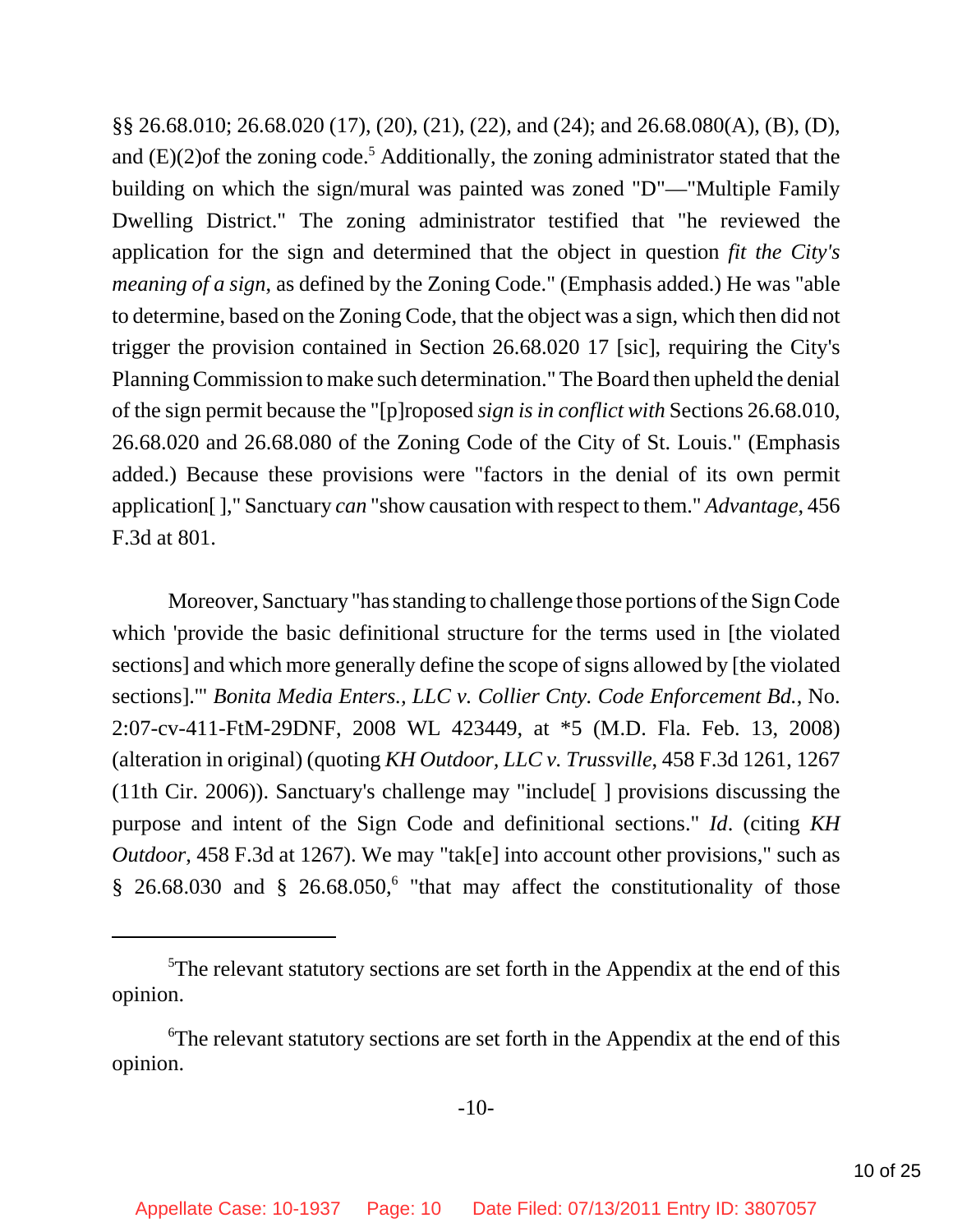provisions" applied to Sanctuary. *Café Erotica of Fla., Inc. v. St. Johns Cnty.*, 360 F.3d 1274, 1278–79 (11th Cir. 2004). The City's designation of Sanctuary's purported mural as a "sign" essentially acknowledges that the alleged sign fits no content exemption under §§ 26.68.020(17)(a)–(e), 26.68.030, or 26.68.050. *Bowden v. Town of Cary*, 754 F. Supp. 2d 794, 801 (E.D.N.C. 2010).

#### B. *Free Speech*

Sanctuary asserts that the zoning code's sign regulations impermissibly burden free speech. According to Sanctuary, the regulations "are riddled with content-based exemptions and restrictions"; therefore, the district court erroneously concluded that the zoning code's sign regulations are content neutral. Sanctuary avers that the content-based sign regulations fail strict scrutiny because, under this court's precedent, the City's interests in traffic safety and aesthetics are not "compelling" interests.

In response, the City and the Board assert that the definition of "sign" in the zoning code is content- and viewpoint-neutral. According to the City and the Board, Sanctuary's argument that the exceptions to the definition of "sign" make the sign regulations content-based fails under a constitutional analysis. The City and the Board assert that because the sign regulations are content neutral, intermediate scrutiny applies. They contend that the sign regulations satisfy intermediate scrutiny because they serve the significant and established governmental interests of traffic safety and aesthetics and leave open ample alternative channels for communication of Sanctuary's message.

The Free Speech Clause of the First Amendment provides that "Congress shall make no law . . . abridging the freedom of speech . . . ." U.S. Const. amend. I. This clause "is applicable to the political subdivisions of the states." *Whitton v. City of Gladstone, Mo.*, 54 F.3d 1400, 1402 (8th Cir. 1995). The Free Speech Clause protects signs, as they are "a form of expression.'" *Id*. (quoting *City of Ladue v. Gilleo*, 512 U.S. 43, 48 (1994)). But "signs 'pose distinctive problems that are subject to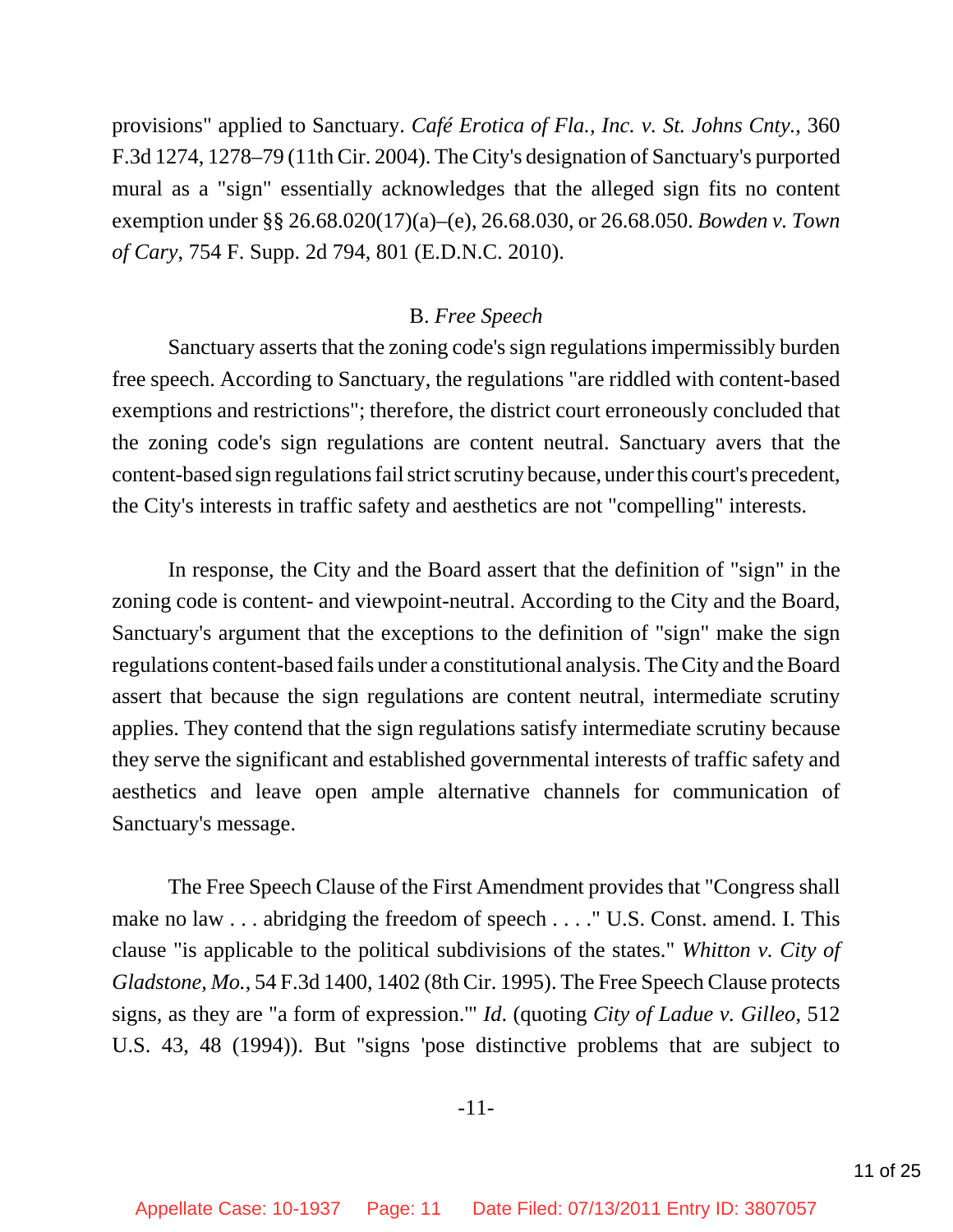municipalities' police powers. Unlike oral speech, signs take up space and may obstruct views, distract motorists, displace alternative uses for land, and pose other problems that legitimately call for regulation.'" *Id*. at 1402–03 (quoting *City of Ladue*, 512 U.S. at 48).

To evaluate the constitutionality of the zoning code's sign regulations—which constitute a restriction upon speech—"we apply the familiar framework." *Id*. at 1403. "We first 'determine whether [the] regulation is content-based or content-neutral, and then, based on the answer to that question, . . . apply the proper level of scrutiny.'" *Id*. (alteration in original) (quoting *City of Ladue*, 512 U.S. at 59 (O'Connor, J., concurring)). We note that "the argument that a restriction on speech is content-neutral because it is viewpoint-neutral has been repeatedly rejected by the Supreme Court." *Id*. at 1405.

The City and the Board "contend[ ] that each challenged provision is a constitutionally permissible time, place, and manner restriction." *Id*. at 1403. "A purported time, place, and manner restriction is constitutionally permissible so long as it is 'justified without reference to the content of the regulated speech . . . .'" *Id*. (alteration in original) (quoting *Clark v. Cmty. for Creative Non-Violence*, 468 U.S. 288, 293 (1984)). "Therefore, our threshold inquiry for each challenged provision of the sign code necessarily focuses upon whether the provision at issue is a content-based restriction and then, based upon the resolution of that question, we will apply the appropriate level of scrutiny." *Id*.

Upon review, we conclude that the zoning code's definition of "sign" is impermissibly content-based because "the message conveyed determines whether the speech is subject to the restriction." *Id*. at 1403–04 (citing *City of Cincinnati v. Discovery Network, Inc*., 507 U.S. 410, 429 (1993)). Put another way, to determine whether a particular object qualifies as a "sign" under § 26.68.020(17) and is therefore subject to the regulations, or is instead a "non-sign" under  $\S 26.68.020(17)(a)$ –(e) or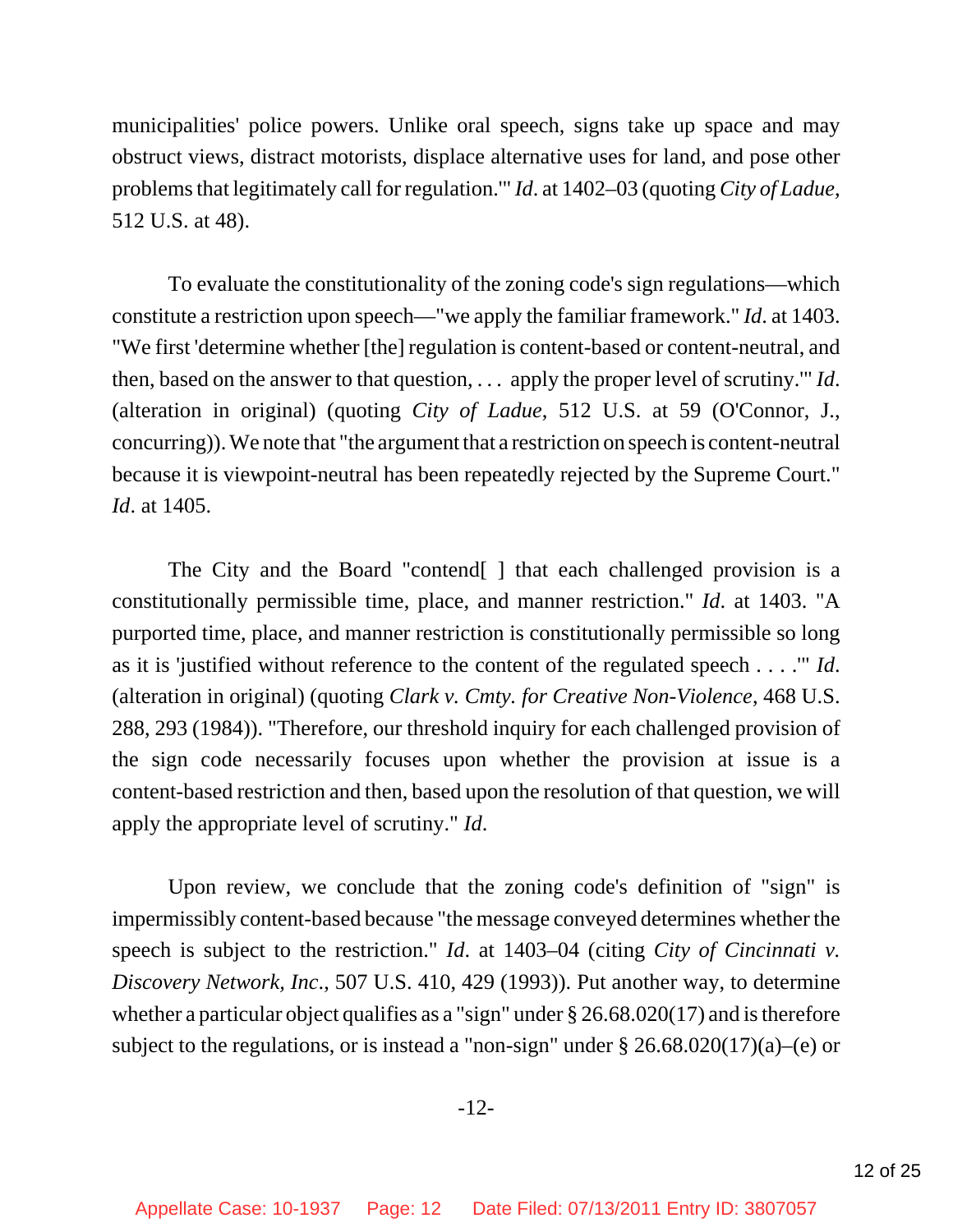exempt from the sign regulations under §§ 26.68.030 or 26.68.050, one must look at the *content* of the object. Thus, an object of the same dimensions as Sanctuary's "End Eminent Domain Abuse" sign/mural would not be subject to regulation if it were a "[n]ational, state, religious, fraternal, professional and civic symbol[ ] or crest[ ], or on site ground based measure display device used to show time and subject matter of religious services." St. Louis City Revised Code § 26.68.020(17)(d). "Simply stated [§§ 26.68.020(17), 26.68.030, and 26.68.050] [are] content-based because [they] make[ ] impermissible distinctions based *solely* on the content or message conveyed by the sign." *Whitton*, 54 F.3d at 1404. "The words on a sign define whether it is subject to [the sign regulations]." *Id*.; *see also Soltanic, LLC v. City of Neptune Beach*, 410 F.3d 1250, 1266 (11th Cir. 2005) ("In short, because some types of signs are extensively regulated while others are exempt from regulation based on the nature of the messages they seek to convey, the sign code is undeniably a content-based restriction on speech.").

In reaching this conclusion, we are not "required to accept legislative explanations from a governmental entity regarding the purpose(s) for a restriction on speech without further inquiry." *Whitton*, 54 F.3d at 1406. "[E]ven when a government supplies a content-neutral justification for the regulation, that justification is not given controlling weight without further inquiry." *Id*. (citing *City of Cincinnati*, 507 U.S. at 429–30). As a result, "even if we agree with the City . . . that its restriction is 'justified' by its interest in maintaining traffic safety and preserving aesthetic beauty, we still must ask whether the regulation *accomplishes* the stated purpose in a content-neutral manner." *Id*. "Although [the City's] justification for enacting [the sign regulations] was to curtail the traffic dangers . . . and to promote aesthetic beauty, [the City] has not seen fit to apply such restrictions to" all signs of the same dimensions. *Id.* at 1407. The City has "differentiat[ed] between speakers for reasons unrelated to the legitimate interests that prompted the regulation." *Id*. (quotation and citation omitted).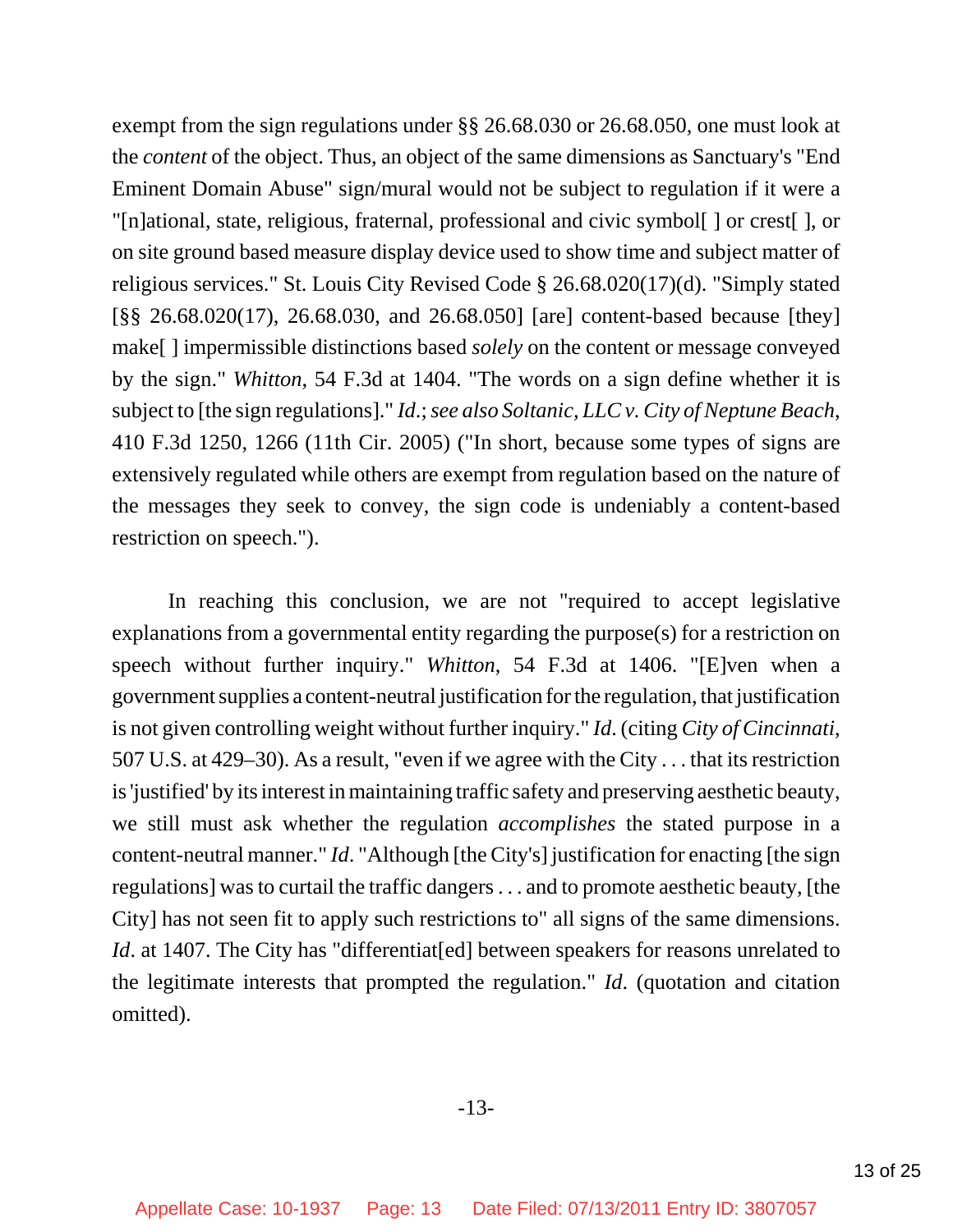Because the challenged sign provisions of the zoning code are content-based restrictions, strict-scrutiny applies. *Id.* at 1408.<sup>7</sup>

"With rare exceptions, content discrimination in regulations of the speech of private citizens on private property . . . is presumptively impermissible, and this presumption is a very strong one." *City of Ladue*, [512] U.S. at [59], 114 S. Ct. at 2047 (O'Connor, J., concurring). "[C]ontent-based restrictions on political speech 'must be subjected to the most exacting scrutiny.'" *Ward* [*v. Rock Against Racism*], 491 U.S. [781,] 798 n. 6, 109 S. Ct. [2746,] 2758 n. 6 [(1989)] (quoting *Boos* [*v. Barry*], 485 U.S. [312,] 321, 108 S. Ct. [1157,] 1164 [(1988)]). "For the State to enforce a content-based exclusion it must show that its regulation is necessary to serve a compelling state interest and that it is narrowly drawn to achieve that end." *Perry Ed. Ass'n* [*v. Perry Local Educators' Ass'n*], 460 U.S. [37,] 45, 103 S. Ct. [948,] 955 [(1983)]. The requirement that a restriction on speech be narrowly drawn requires the regulation to be the "least restrictive" alternative available. *Ward*, 491 U.S. at 798 n. 6, 109 S. Ct. at 2758 n. 6 (quoting *Boos*, 485 U.S. at 329, 108 S. Ct. at 1168).

## *Id*.

Here, the City's asserted interests are traffic safety and aesthetics. But "a municipality's asserted interests in traffic safety and aesthetics, while significant, have never been held to be compelling." *Id*.; *see also Soltanic*, 410 F.3d 1250 at 1267 (concluding that a city's "asserted interests in aesthetics and traffic safety" are not "compelling"); *cf. Metromedia, Inc. v. City of San Diego*, 453 U.S. 490, 507–08 (1981) ("Nor can there be substantial doubt that the twin goals that the ordinance seeks to further—traffic safety and the appearance of the city—are *substantial* governmental goals." (emphasis added)).

 $T$ The City conceded at oral argument that the challenged provisions of the sign code would not pass constitutional muster under strict scrutiny. Nevertheless, we will independently analyze whether the challenged provisions satisfy strict scrutiny.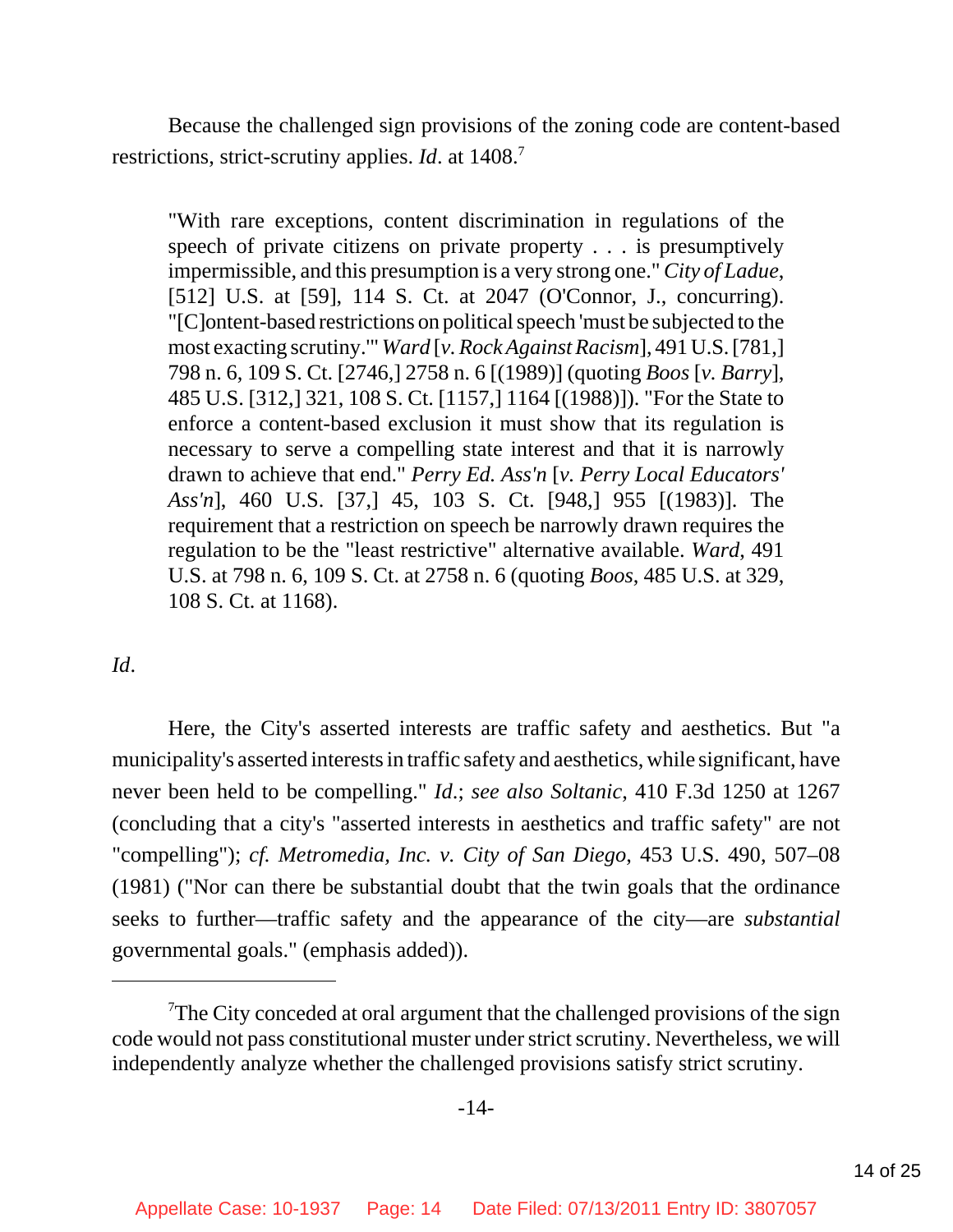Furthermore, "[e]ven if we were to assume that [the City's] proffered interests in aesthetics or traffic safety were adequate justification for content-based sign regulations, the sign code cannot withstand strict scrutiny because it is not narrowly drawn to accomplish those ends." *Soltanic*, 410 F.3d at 1267. The zoning code's sign regulations "recite[ ] those interests only at the highest order of abstraction, without ever explaining how they are served by the sign code's regulations generally, much less by its content-based exemptions from those regulations." *Id*. The zoning code "offer[s] no reason for applying its [sign regulations] to some types of signs but not others." *Id*. In summary:

Although the sign code's regulations may generally promote aesthetics and traffic safety, the City has simply failed to demonstrate how these interests are served by the distinction it has drawn in the treatment of exempt and nonexempt categories of signs. Simply put, the sign code's exemptions are not narrowly tailored to accomplish either the City's traffic safety or aesthetic goals.

*Id*. at 1268.

Therefore, the City's "sign code fails both aspects of [strict scrutiny]: the sign code is not narrowly tailored to accomplish the City's asserted interests in aesthetics and traffic safety, nor has our case law recognized those interests as 'compelling.'" *Id*. at 1267.8

<sup>&</sup>lt;sup>8</sup>Because we hold that the challenged provisions of the zoning code violate the First Amendment, we need not reach Sanctuary's prior restraint and equal protection claims, nor its argument that the district court erroneously declined to issue a writ of certiorari under Missouri Revised Statute § 89.110. *See, e.g.*, *Green Party of Conn. v. Garfield*, 616 F.3d 189, 213 (2d Cir. 2010) ("*Green Party II*") ("We need not address plaintiffs' equal protection and due process claims, for they challenge provisions of the CFRA that we have struck down under the First Amendment—namely, the CFRA's ban on lobbyist contributions and the solicitation of contributions by lobbyists.").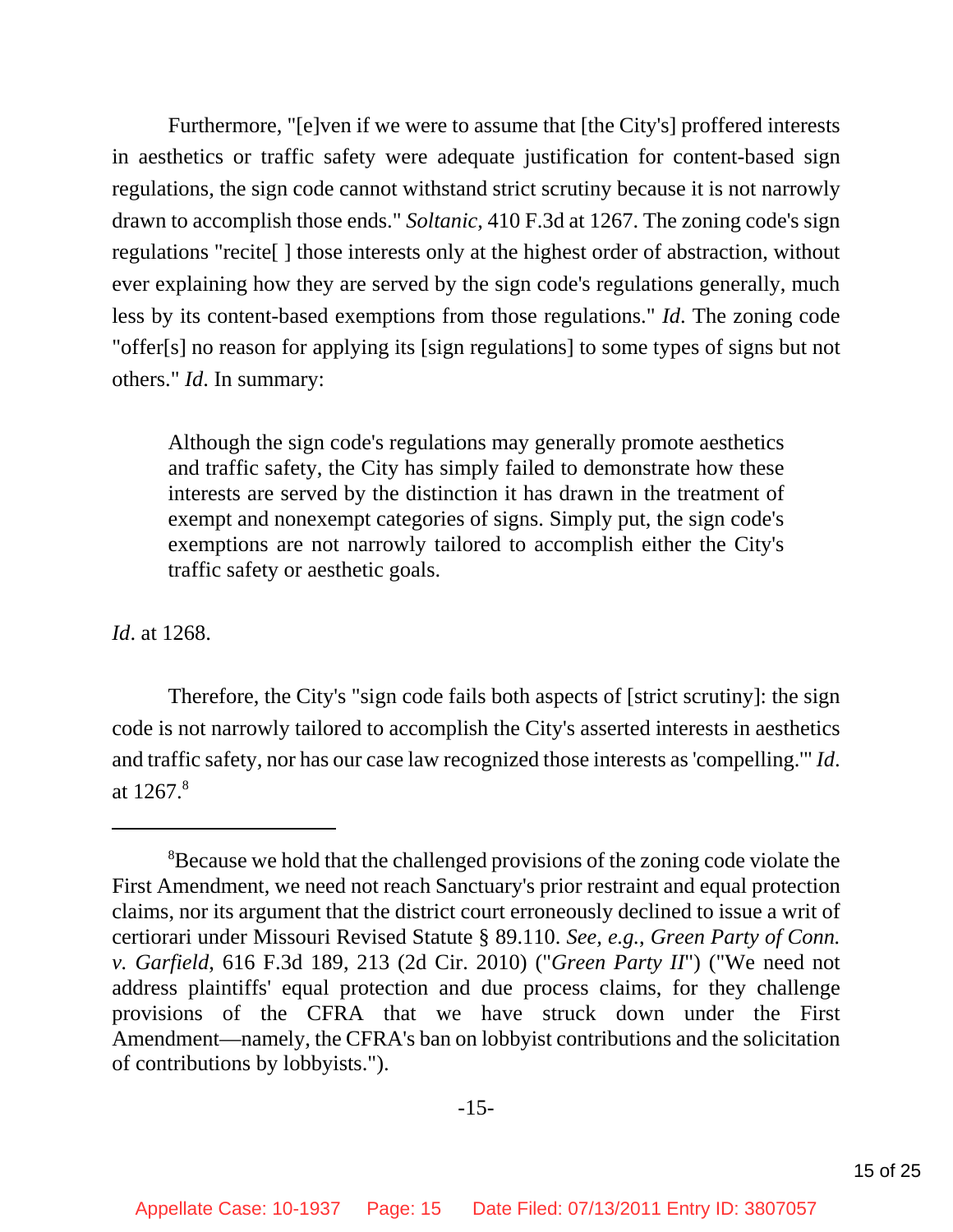### C. *Remedy*

Because we have determined that the zoning code's definition of "sign" violates the Free Speech Clause of the First Amendment because of the presence of contentbased exemptions and exceptions, we must determine whether we may sever these provisions from Chapter 26.68 of the zoning code or whether we must strike down the entirety of Chapter 26.68 along with those provisions. *Green Party of Conn. v. Garfield*, 616 F.3d 213, 246 (2d Cir. 2010) (*"Green Party I*"). "The District Court did not consider the severability issue because it held that each of the challenged provisions was constitutional." *Green Party II*, 616 F.3d at 210. "We therefore remand to the District Court to consider the severability issue in the first instance." *Green Party I*, 616 F.3d at 248; *see also Green Party II*, 616 F.3d at 211–12 ("We . . . remand to the District Court to determine whether the unconstitutional provisions of the CFRA addressed in this opinion are severable from the remainder of the law."); *Long Beach Area Peace Network v. City of Long Beach*, 574 F.3d 1011, 1016 (9th Cir. 2009) ("We remand to allow the district court to determine whether the unconstitutional provisions are severable from the remainder of § 5.60."); *Ackerley Commc'ns of Mass., Inc. v. City of Cambridge*, 135 F.3d 210, 214 (1st Cir. 1998) (explaining that "severability disputes usually turn on fact-intensive inquiries best left to the trial court in the first instance").

#### III. *Conclusion*

Accordingly, we reverse the judgment of the district court and remand for further proceedings consistent with this opinion.

\_\_\_\_\_\_\_\_\_\_\_\_\_\_\_\_\_\_\_\_\_\_\_\_\_\_\_\_\_\_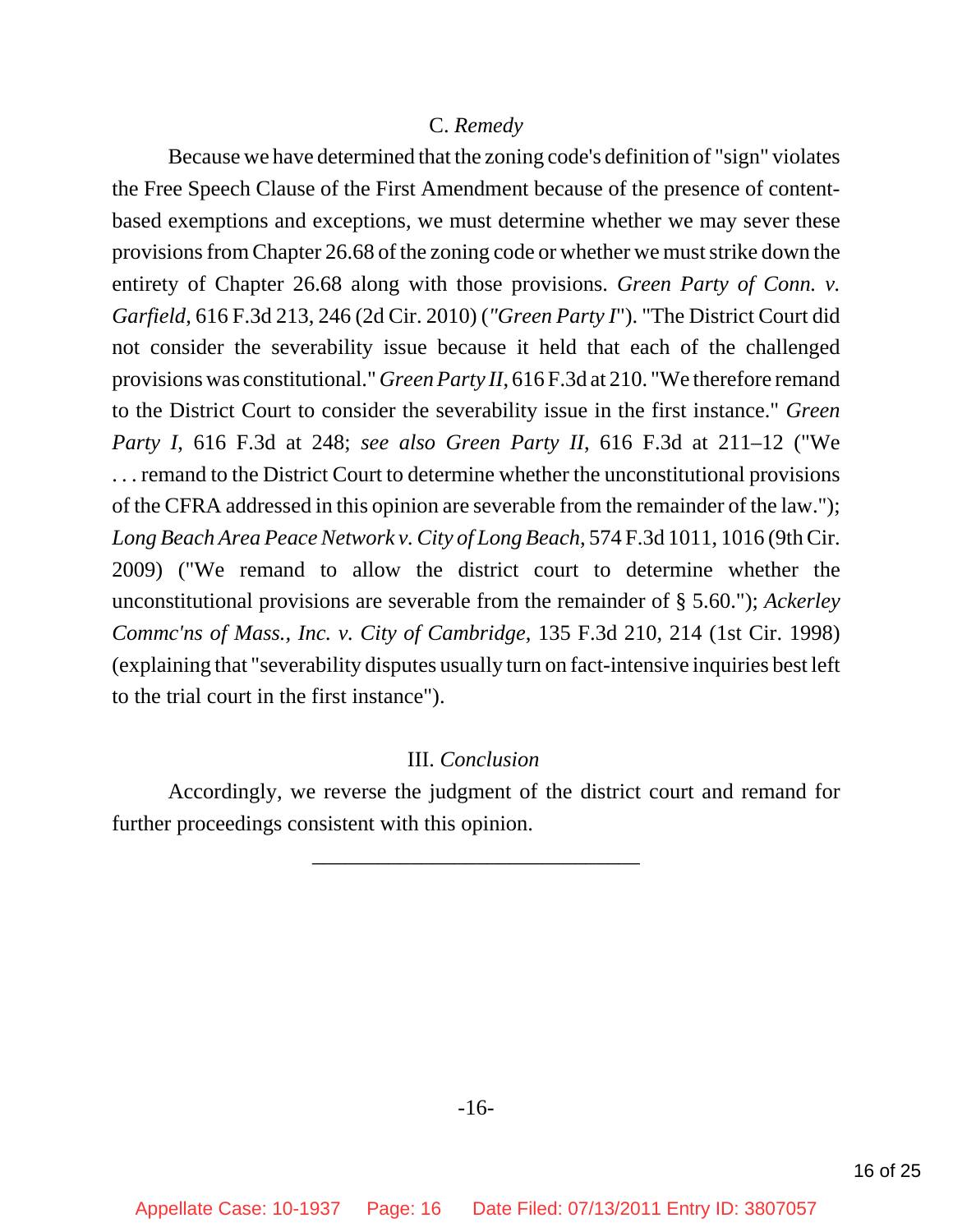# **Appendix**

Section 26.68.010 of the zoning code provides:

These regulations shall govern and control the erection, remodeling, enlarging, moving, operation and maintenance of all signs by conforming uses within all zoning districts. Nothing herein contained shall be deemed a waiver of the provisions of any other ordinance or regulation applicable to signs. Signs located in areas governed by several ordinances and/or applicable regulations shall comply with all such ordinances and regulations.

Section 26.68.020 of the zoning code defines the relevant terms from the "Comprehensive Sign Control Regulations." It provides, in pertinent part:

For the purpose of this chapter the following terms, phrasing, words and their deviations shall have the meaning given herein:

\* \* \*

17. Sign. "Sign" means any object or device or part thereof situated outdoors which is used to advertise, identify, display, direct or attract attention to an object, person, institution, organization, business product, service, event, or location by any means including words, letters, figures, designs, symbols, fixtures, colors, motion illumination or projected images. *Signs do not include the following*:

a. Flags of nations, states and cities, fraternal, religious and civic organization;

b. Merchandise, pictures of models of products or services incorporated in a window display;

c. Time and temperature devices;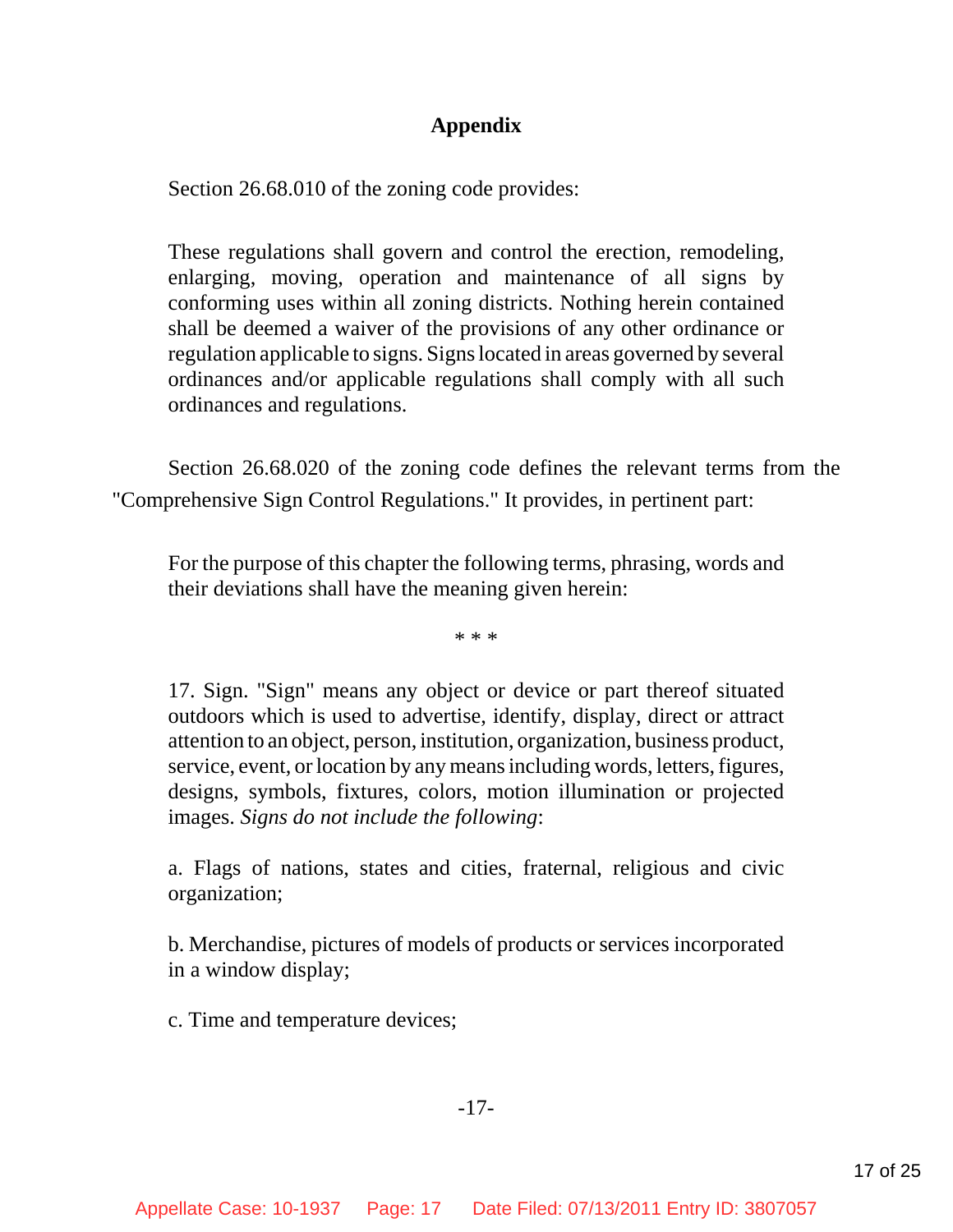d. National, state, religious, fraternal, professional and civic symbols or crests, or on site ground based measure display device used to show time and subject matter of religious services;

e. Works of art which in no way identify a product.

If for any reason it cannot be readily determined whether or not an object is a sign, the Community Development Commission shall make such determination.

\* \* \*

20. Sign Frontage. "Sign frontage" means the length along a ground floor building front, facing a street or a private way accessible from a street, which is occupied by a separate and distinct use or by the same use which occupies the front of said building.

21. Street Front. "Street front" means any boundary line of a premises or parcel of land that runs parallel to and within twenty (20) feet of the right-of-way of a street or highway designated and assigned an individual name or number by the legislative action of the municipality.

22. Street Property Line. "Street property line" means a common boundary between private property and a dedicated street or alley.

\* \* \*

24. Wall Sign. "Wall sign" means a sign attached to, painted on, or erected against a wall or parapet wall of a building or structure which extends no more than twenty-four (24) inches from the wall surface upon which it is attached and whose display surface is parallel to the face of the building to which the sign is attached.

(Emphasis added.)

Section 26.68.080 of the zoning code concerns "Signs in zone districts C, D, and E" and provides, in relevant part: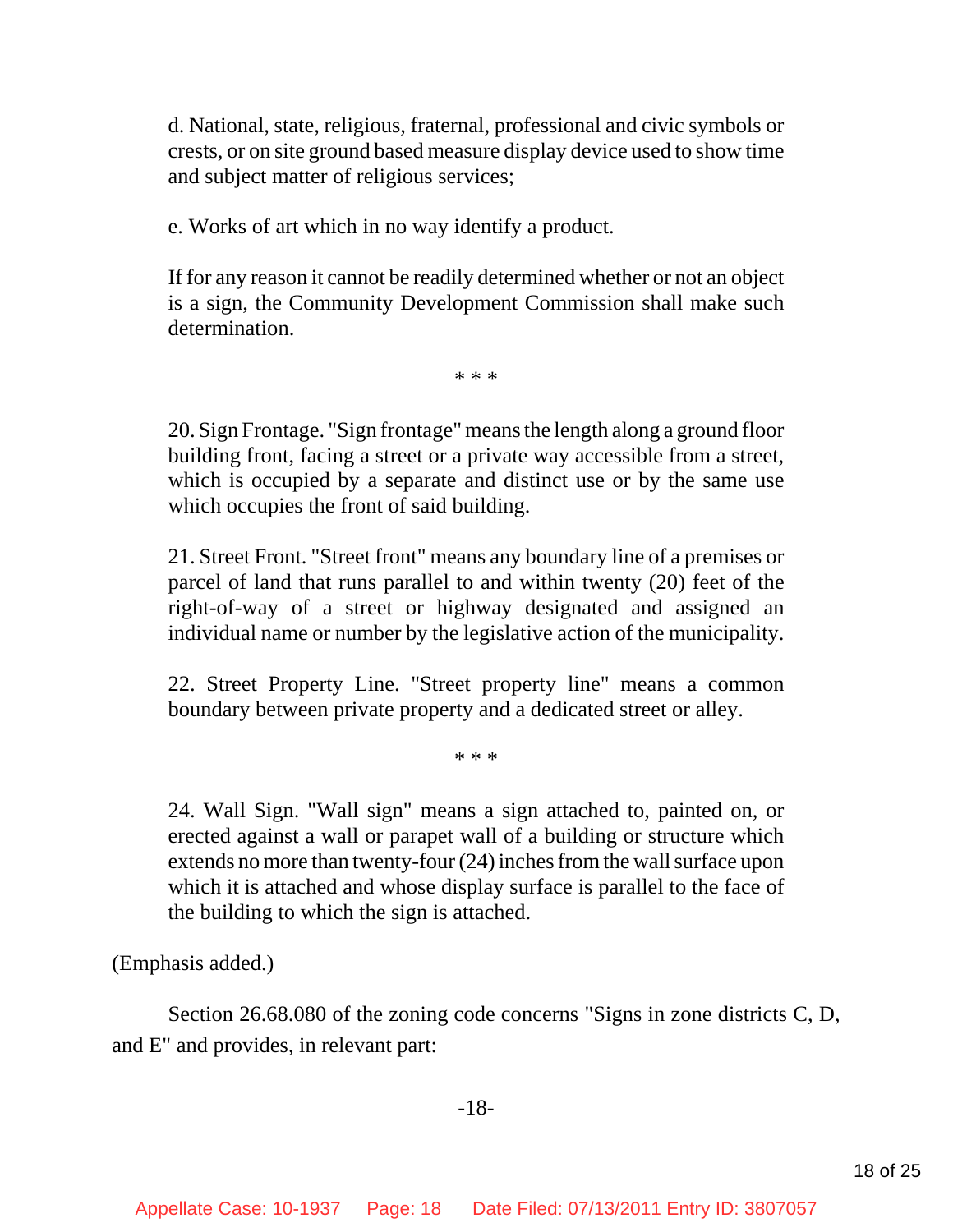A. General. On premises signs may be erected, altered and maintained only for and by a conforming use in the district in which the signs are located; shall be located on the same premises as the conforming use and shall be clearly incidental, customary as commonly associated with the operation of the conforming use provided, however, that no sign of any type shall be erected or maintained for or by a single unit dwelling.

B. Permitted Contents. Identification by letter, numeral, symbol or design of the conforming use by name, use, hours of operation, services offered and events.

C. Permitted Sign Types. Wall, window and ground.

D. Permitted Maximum Number. One (1) sign for each front line of the premises on which the conforming use is located.

E. Permitted Maximum Sign Area.

\* \* \*

2. All other uses. Total signage shall not exceed thirty (30) square feet.

Section 26.68.030 of the zoning code is entitled "Signs permitted in all district" and sets forth 14 categories of signs exempted from the sign permit requirement. It provides:

The following described signs *are not covered by the rules and regulations* set forth below in Section 26.68.060 and a building permit for any of the following described signs, if necessary, may be issued by the Building Commissioner without the said Commissioner determining if said sign complies with such rules or regulations.

A. Signs required or specifically authorized for a public purpose by any law, statute, or ordinance; may be of any type, number, area, height, above grade, location, illumination or animation, authorized by law, statute or ordinance under which the signs are required or authorized.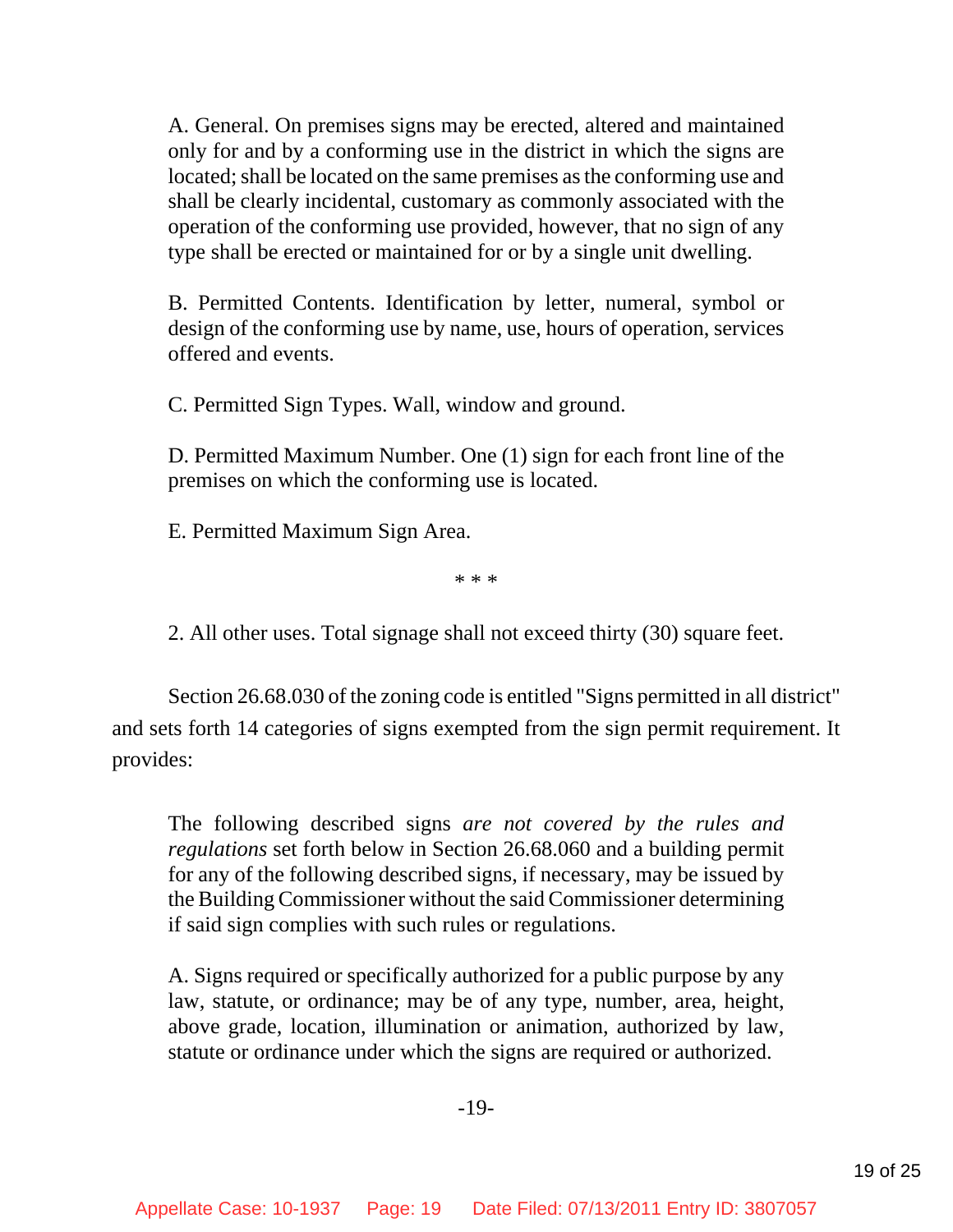B. Signs of danger or a cautionary nature which are limited to: wall and ground signs; not more than two (2) per street front for each conforming use, or two (2) for each dwelling unit; not more than four (4) square feet per sign in area; not more than ten (10) feet in height above grade; may be illuminated only from a concealed light source which does not flash, blink or fluctuate; and shall not be animated.

C. Signs in the nature of cornerstones, commemorative tables and historical signs which are limited to: wall and ground signs; not more than two (2) per premises; not more than six (6) feet in height above grade; may be illuminated only from a concealed light source which does not flash, blink, fluctuate; shall not be animated.

D. Signs which identify by name or number individual buildings within institutional or residential building group complexes and which are limited to: wall and ground signs; not more than four (4) signs per building; not more than ten (10) square feet per sign in area; not more than twelve (12) feet in height above grade; any location on the premises; may be illuminated only from a concealed light source which does not flash, blink or fluctuate and shall not be animated.

E. Signs in the nature of decorations, clearly incidental and customary and commonly associated with any national, local or religious holiday; provided that such signs shall be displayed for a period of not more than sixty (60) consecutive days nor more than sixty (60) days in any one year; and may be of any type, number, area, height, location, illumination or animation.

F. Signs in the display window of a business use which are incorporated into a display of merchandise or a display relating to services offered on the same premises and limited to: window signs; one (1) sign per five (5) feet of window frontage; not more than eight (8) square feet per sign in area; ground level windows only; may be illuminated only from a concealed light source which does not flash, blink or fluctuate; shall not be animated.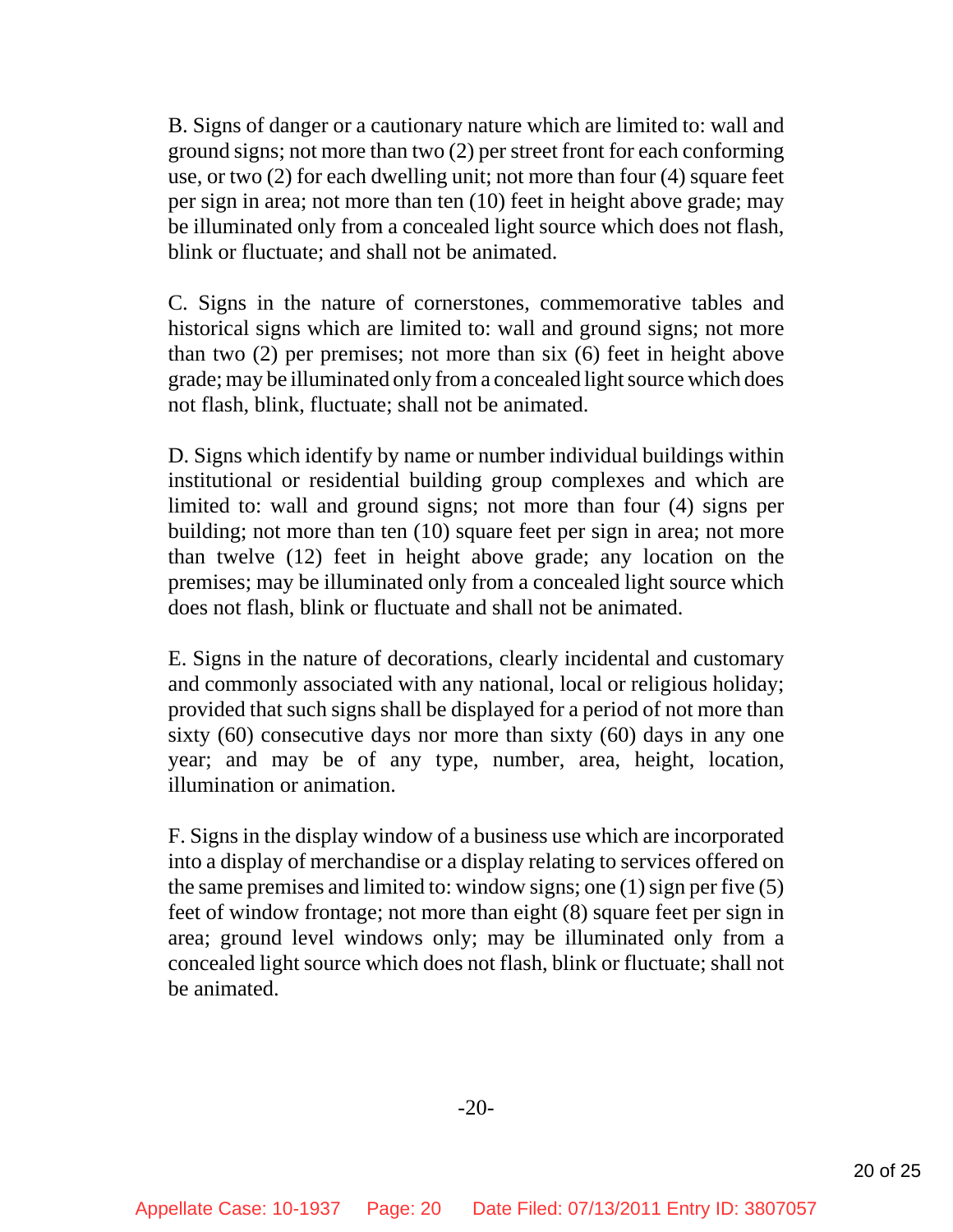G. Signs commonly associated with and limited to information and directions relating to the conforming use on the premises on which the sign is located, provided that each such sign is limited to: wall, window and ground signs; not more than four (4) square feet per sign in area; not more than eight (8) feet in height above grade; may be illuminated only from a concealed light source which does not flash, blink or fluctuate; shall not be animated except that gauges and dials may be animated to the extent necessary to display correct measurement.

H. No more than two (2) ground, wall or window political signs may be erected and maintained on each premises provided that such signs shall not be more than ten (10) feet square, shall not be more than six (6) feet in height; shall not flash, blink, fluctuate or be animated but may be illuminated; shall not be posted more than ninety (90) days prior to the election to which the sign is related and shall be removed within fifteen (15) days following the election to which the signs relate.

I. Signs which are not visible from any public right-of-way, from any publicly owned land or from any level whatsoever of any other premises; may be illuminated; may be animated.

J. Signs displaying only the name and address of a subdivision or of a planned building group of at least eight (8) buildings each containing a conforming use or uses and limited to: wall and ground signs; one (1) per street front; not more than twenty (20) square feet per face in area; not more than six (6) feet in height above grade; may be illuminated only from a concealed light source which does not flash, blink or fluctuate; shall not be animated.

K. Signs consisting of illuminated buildings or parts of buildings which do not display letters, numbers, symbols or designs and limited to illumination from a concealed light source which may not flash or blink, but may fluctuate by a change of color or intensity of light, provided that each change of color or dark to light to dark cycle shall have a duration of one and one-half (11/2) minutes or longer; shall not be animated.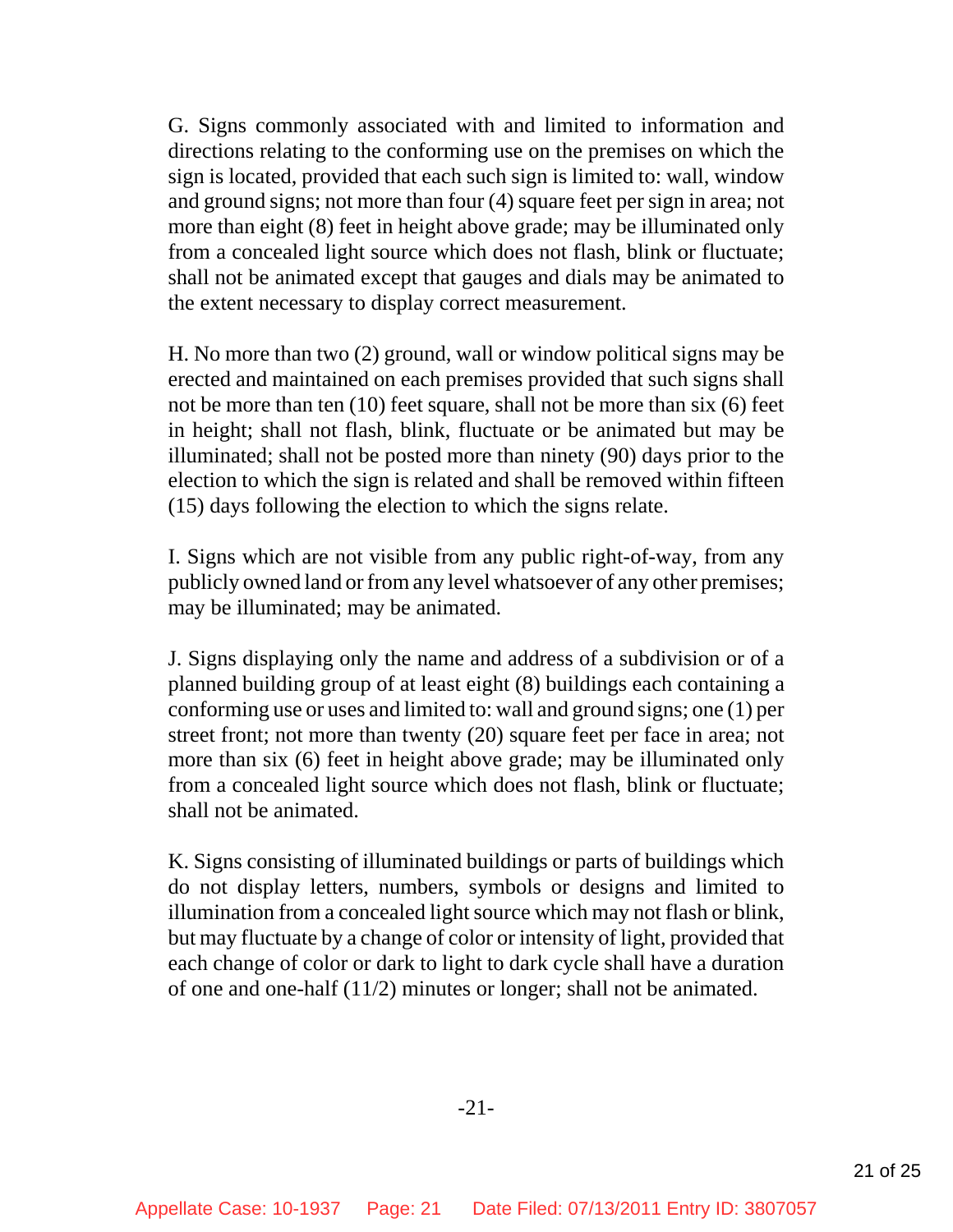L. Signs giving parking or traffic directions, provided that such signs are limited to: wall and ground signs; one (1) sign per curb cut on the premises; not more than six (6) square feet per face in area; not more than six (6) feet in height above grade; may be illuminated from a concealed light source which does not flash, blink or fluctuate; shall not be animated.

M. Temporary signs that only advertise or identify construction, remodeling, rebuilding, development, sale, lease or rental of either a conforming use or a designated land area shall not be required to comply with the rules and regulations, relating to signs in their zoning district, unless said sign is viewable from any public right-of-way for a period in excess of six (6) months. If said sign is so viewable in excess of six (6) months, it must be approved by the Building Commissioner as a permanent sign under the rules and regulations set out in Section 26.68.060.

N. Signs on trash or refuse containers.

(Emphasis added.)

Section 26.68.050 of the zoning code is entitled "Political signs in F through K districts" and provides:

*In addition to the signs exempted by Section 26.68.030 permits are not required* for the following political signs in the F through K zoning districts:

A. Permitted Sign Types of Political Signs. Wall, ground, window and marquee.

B. Permitted Maximum Number of Political Signs. Three (3) signs for each premises or designated land area on which the signs are located.

C. Permitted Area of Political Signs. No limitation.

## -22-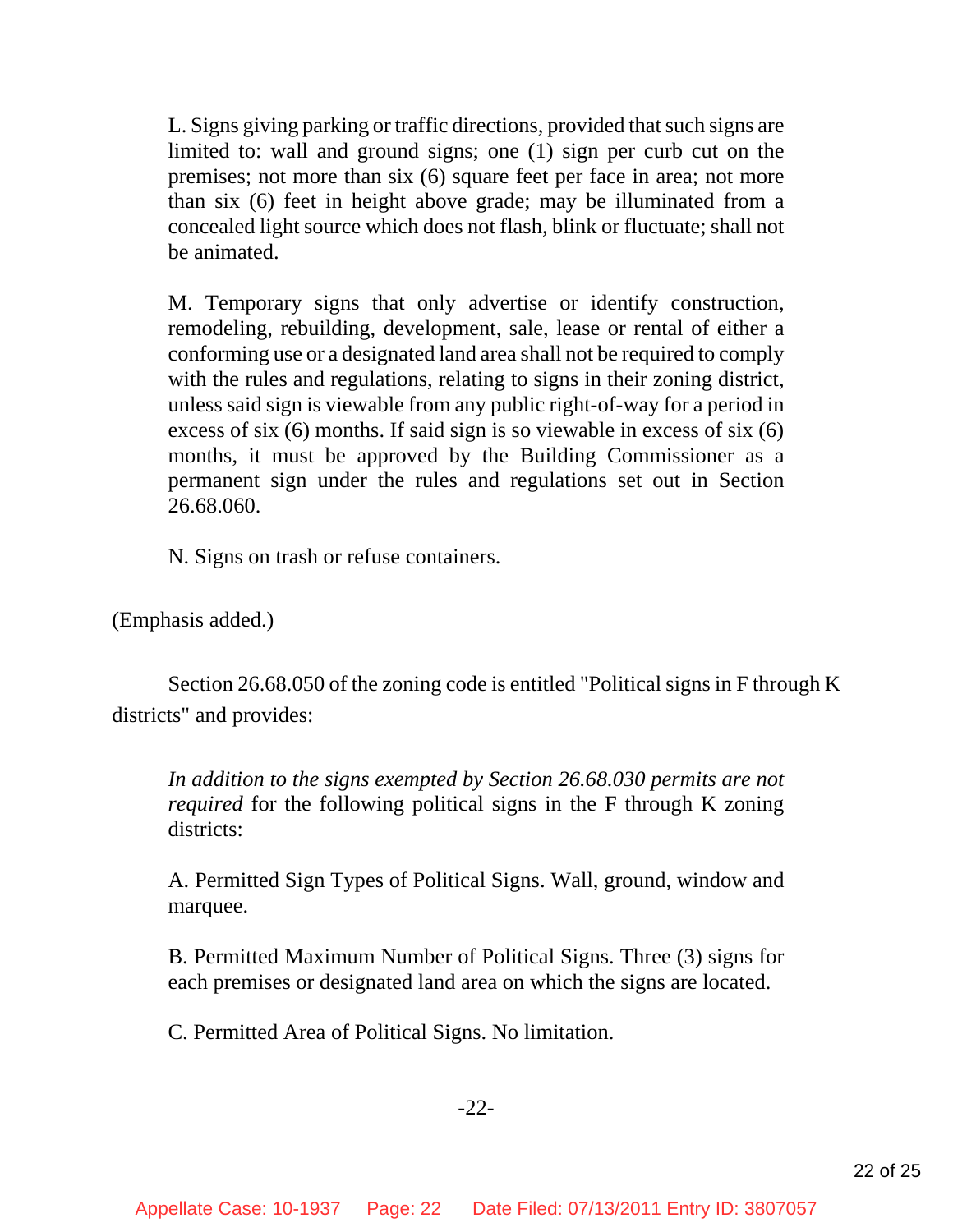D. Permitted Maximum Height Above Grade of Political Signs. Twenty-five (25) feet.

E. Permitted Location of Political Signs. No limitation.

F. Permitted Illumination of Political Signs. May be illuminated by a concealed light source but shall not flash, blink or fluctuate.

G. Animation of Political Signs. Signs shall not be animated. (Ord. 59979 § 18 (part), 1986.)

\_\_\_\_\_\_\_\_\_\_\_\_\_\_\_\_\_\_\_\_\_\_\_\_\_\_\_\_\_\_

(Emphasis added.)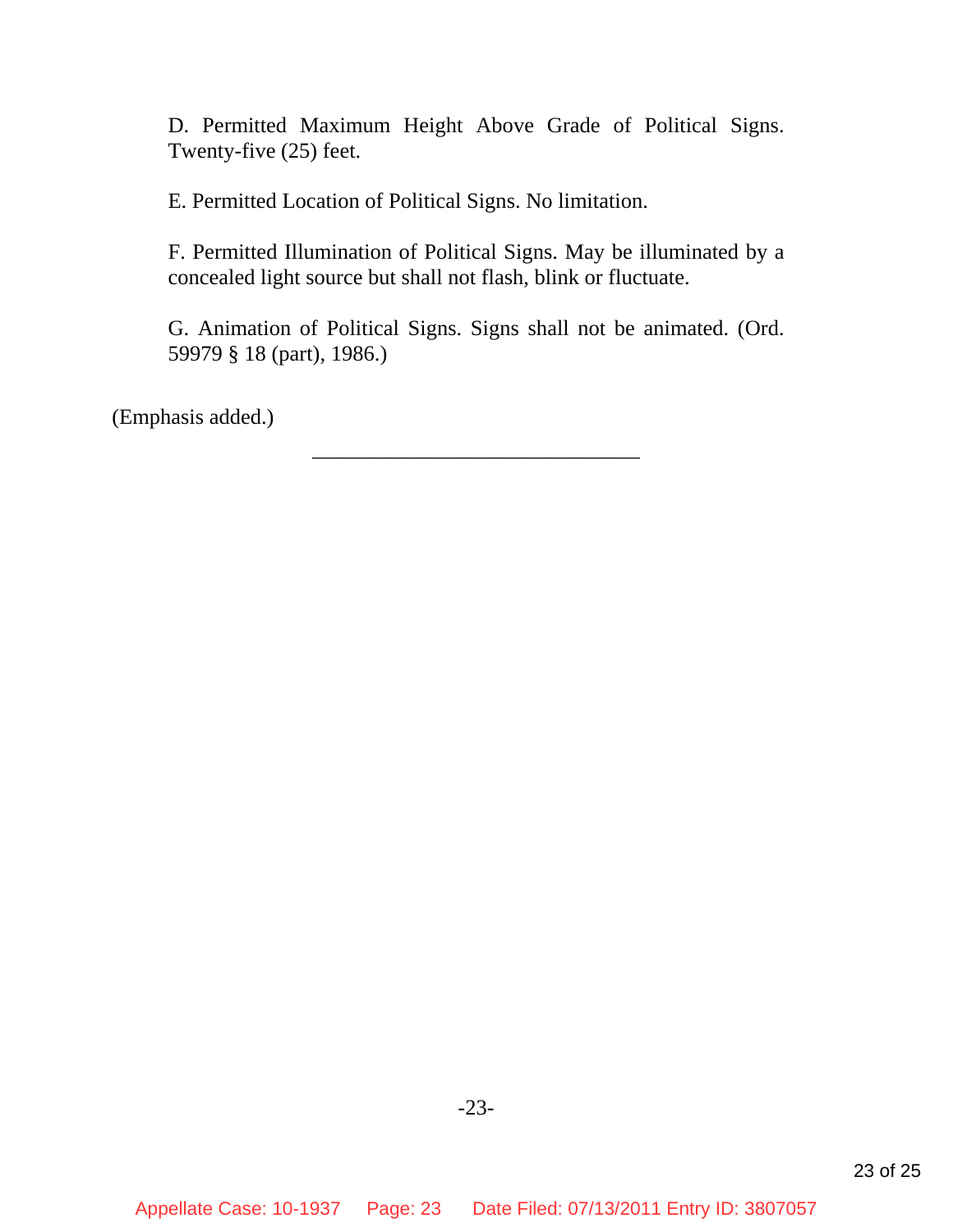**Michael E. Gans**  *Clerk of Court*

**VOICE (314) 244-2400 FAX (314) 244-2780 [www.ca8.uscourts.gov](http://www.ca8.uscourts.gov/)**

July 13, 2011

West Publishing Opinions Clerk 610 Opperman Drive Building D D4-40 Eagan, MN 55123-0000

RE: 10-1937 Neighborhood Enterprises, Inc., et al v. City of St. Louis, et al

Dear Sirs:

A published opinion was filed today in the above case.

 Counsel who presented argument on behalf of the appellants was Michael E. Bindas, of Seattle, WA. Also appearing on appellants' brief was William R. Maurer of Seattle, WA.

 Counsel who presented argument on behalf of the appellees was Matthew M. Moak, of St. Louis, MO. The following attorney(s) appeared on the appellees' brief; Robert M. Hibbs, of St. Louis, MO.

 The following attorney(s) appeared on the amicus brief in support of appellees; William D. Brinton, of Jacksonville, FL.

 The judge who heard the case in the district court was Honorable Henry E. Autrey. The judgment of the district court was entered on March 29, 2010.

If you have any questions concerning this case, please call this office.

 Michael E. Gans Clerk of Court

MER

Enclosure(s)

cc: Lois Law MO Lawyers Weekly

District Court/Agency Case Number(s): 4:07-cv-01546-HEA